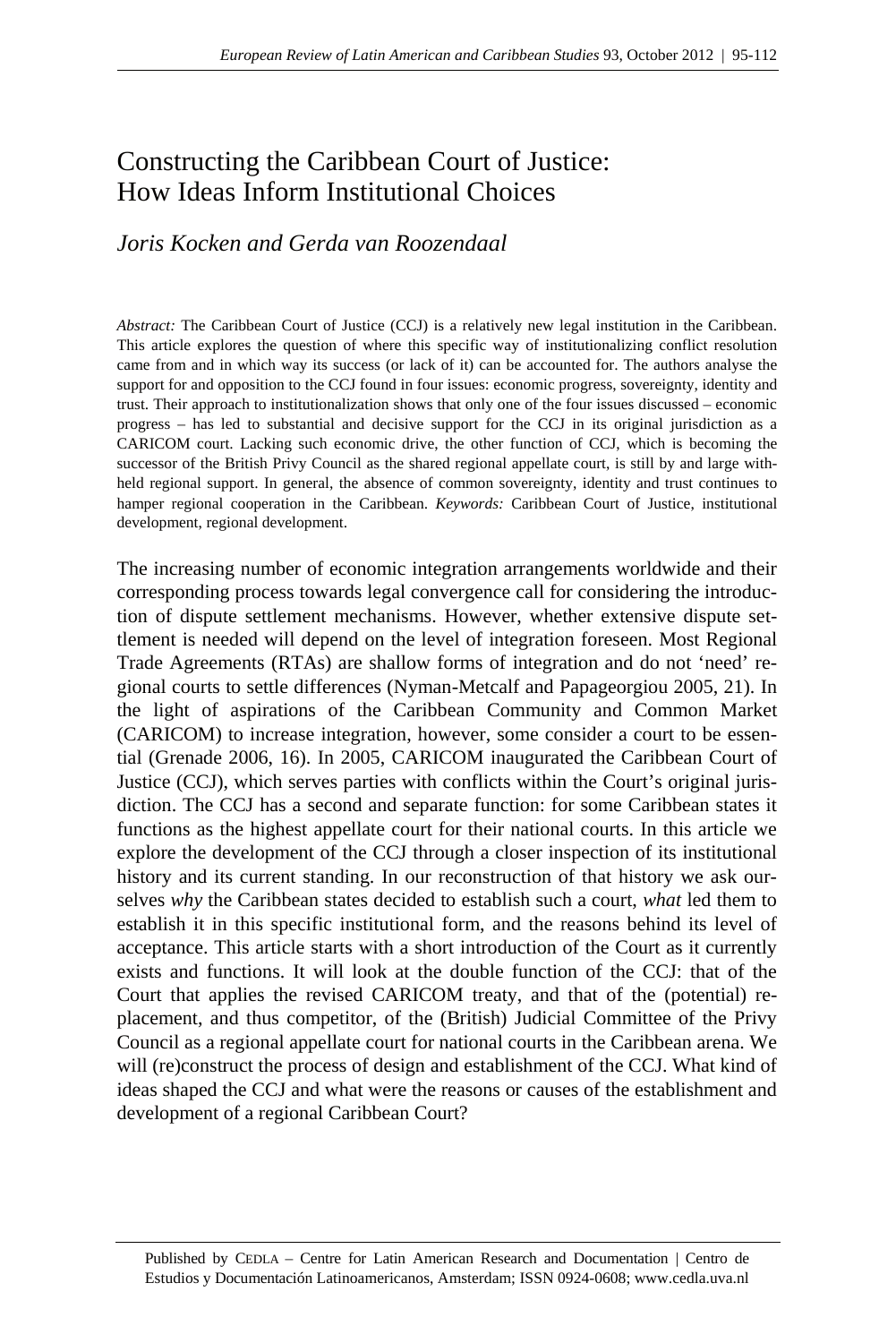## **Two courts in one**

The double function of the CCJ leads us to sketch the two institutional histories for this one institution. CARICOM was established in 1973. It started out as a customs union with the aim of becoming a common market. The Revised Treaty of Chaguaramas (RTC)<sup>1</sup> of 2001 added the CARICOM Single Market and Economy (CSME), of which 12 of the 15 CARICOM countries are also a member. Effectively, this means that over a period of more than 40 years the goal of Caribbean cooperation moved from a free trade area in goods to a single market and economy. The CSME aims not only at the liberalization of goods, but also of services, labour and capital. However, the goals are a long way from being realized (Girvan 2010, 2-5).

Despite this limited progress, the CCJ was nevertheless established. It is two courts in one. The CCJ firstly has *original* jurisdiction, and in that function it guards the interpretation and application of the RTC.<sup>2</sup> Thus far, 12 states have signed the Court's founding agreement, thereby accepting its function as the CARICOM Court (CCJ 2012). Secondly, the court has national *appellate* jurisdiction for civil and criminal appeals as well as cases touching upon the interpretation of each country's constitution. The court functions as a shared highest appellate court for citizens of countries that recognize the appellate authority of the CCJ. Until now, however, only three countries (Barbados, Belize and Guyana)<sup>3</sup> have recognized the CCJ as the highest Court of Appeal (CCJ 2012). The other countries of the Caribbean that are part of the former British Empire still make use of the Judicial Committee of the Privy Council seated in London for their final appeal. Recently, however, the Organization of Eastern Caribbean States (OECS), an association of several small Caribbean states, confirmed that they will also recognize the appellate jurisdiction of CCJ once it has resolved some technical issues (*CARICOM News Network*, 8 September 2011). Additionally, in April 2012, the PM of Trinidad and Tobago (T&T) announced the intention of T&T to accede to the appellate jurisdiction of the CCJ. The debate in Jamaica over the accession to the appellate jurisdiction is of July 2012 still undecided (*Jamaica Gleaner*, 1 July 2012).

 In terms of their legal status, the difference between the two jurisdictions of the court is important. The CCJ in its original jurisdiction has its legal basis in both the RTC and in the separate agreement establishing the Caribbean Court of Justice (the 'CCJ Agreement'). This gives the CCJ an original and exclusive jurisdiction as regards the interpretation and application of the RTC. The jurisdiction is exclusive (meaning that the CCJ is the only court that is allowed to interpret and apply the treaty) and the signatory states agree to comply with the judgments of the court (CCJ 2001, articles XII, XV and XVI and RTC articles 211 and 216; O'Brien 2011, 645). According to Article 217 of the RTC, the court will apply rules of (public) international law in its original jurisdiction.

 The legal basis for accepting the appellate jurisdiction rests on the decision by each national parliament. Thus the highest national lawmaker decides how and when to accede. In its appellate jurisdiction, the court will function as the highest municipal court applying Common Law rules. A complication in recognizing the court's appellate jurisdiction can be anticipated for countries such as Suriname and Haiti, and to a lesser extent for St Lucia and Guyana (Belle Antoine 2008, 63). As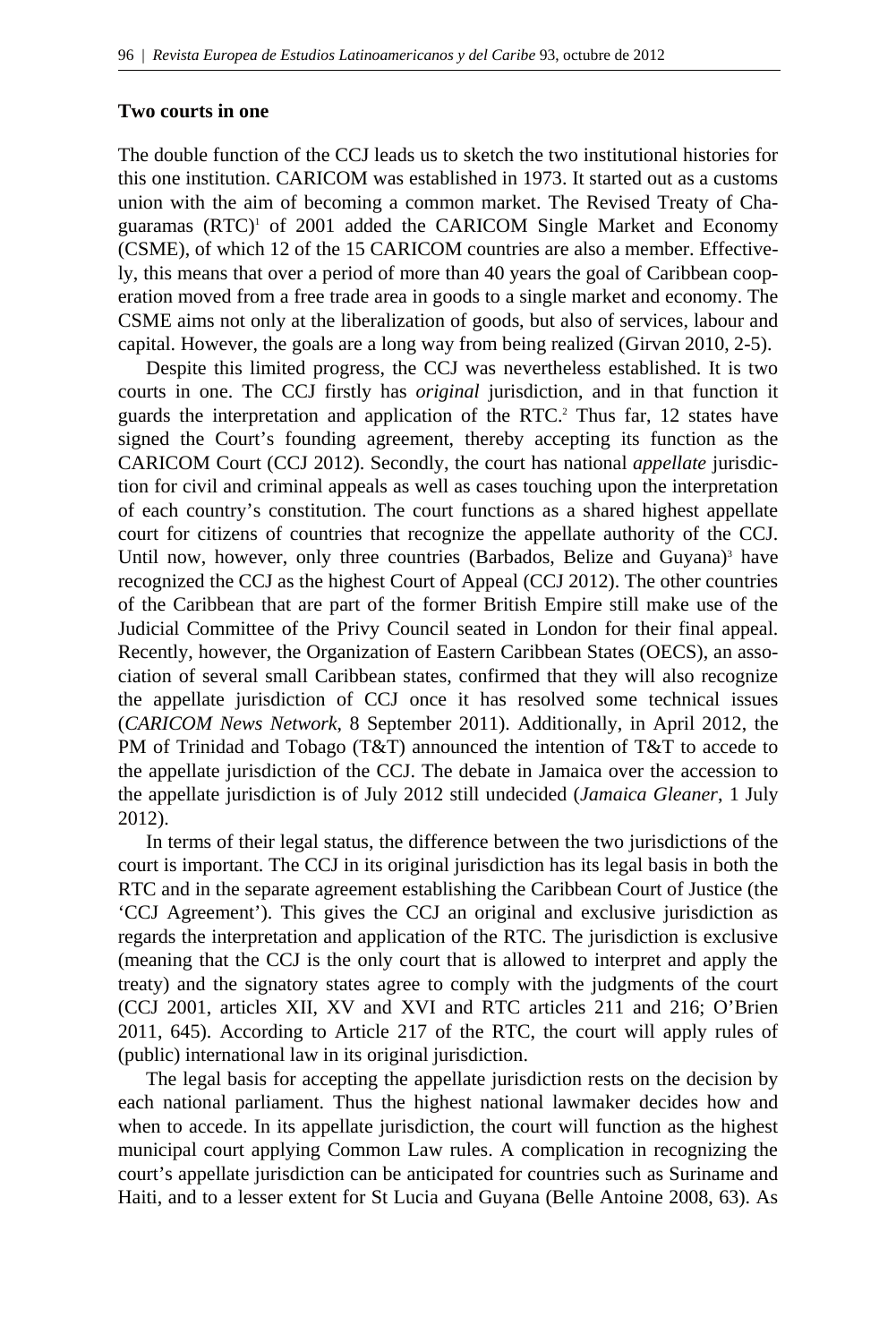their legal systems are (partly) based on Civil Law tradition, they are not part of the Common Law tradition, and, contrary to other countries, they do not share the Privy Council (PC) as the predecessor to the CCJ.4

 The court was established on 14 February 2001 and inaugurated on 16 April 2005 in Port of Spain, Trinidad and Tobago. Twelve countries have signed the court's founding agreement, of which only three have accepted the appellate jurisdiction of the court.<sup>5</sup>

 In terms of the number of cases tried, the impact has thus far been limited. Between October 2005 and September 2012, 58 rulings were delivered in the appellate jurisdiction, and only 12 in the original jurisdiction (CCJ 2012). Both jurisdictions thus attracted a low number of cases, while the jurisdiction with the least signatory states has done comparatively well in terms of the amount of cases. Notwithstanding these low figures, there have been suggestions that in some cases the CCJ has had an effect without having tried a case. An example is the Caribbean Flour Mills case in which Trinidad's announcement to take its complaint to the court about Suriname's import of flour from the Netherlands without applying the CARICOM's common external tariff led to talks about a settlement, which, however, failed (interview with a CCJ judge, 14/16 June 2011; *Jamaica Gleaner,* 25 February 2012).<sup>6</sup>

## **Shapin**g **the CCJ**

The process of forming and accepting the CCJ can be seen as a process of institutionalization informed by both cognitive ('descriptive') and normative ideas (Campbell 2004, 90-94). Cognitive and normative ideas respectively refer to '…descriptions and theoretical analyses that specify cause-and-effect relationships, whereas at the normative level ideas consist of values, attitudes, and identities' (Campbell 2004, 93). Campbell (2004, 94-100) distinguishes four kinds of manifestations of ideas: (1) *frames*, (2) *public sentiments*, (3) *programmes* and (4) *paradigms*.

 Frames and public sentiments contain normative ideas. *Frames* (1) are intentionally developed by decision-makers and 'framers' to *enable* the identification of the *constituents* (general public, voters or other relevant interest groups including lower level decision-makers) with a programme. *Public sentiments* (2) provide general views of, for instance, voters, which may have a *limiting* effect on the possibility of acceptance of a policy programme by the public and by the decisionmakers. Campbell shows that normative types of ideas can either bestow or deprive decisions of their legitimacy (Campbell 2004, 96-100). They are an important ingredient for decision-making as to whether to carry out a programme or not (Campbell 2004, 94). In the case of the CCJ, normative ideas can be assumed to be of importance as such courts tend to suffer from a lack of tradition and a lack of implicit loyalty of citizens. In addition, the courts may exhibit forms of behaviour that may not sit well with citizens, such as strong judicial review (Caldeira and Gibson 1995, 358).

 Campbell identifies programmes and paradigms as developed by elites and containing cognitive ideas. *Programmes* (3) are 'elite prescriptions', enabling decision-makers to develop a strategy to reach their goals. *Paradigms* (4) are ideas of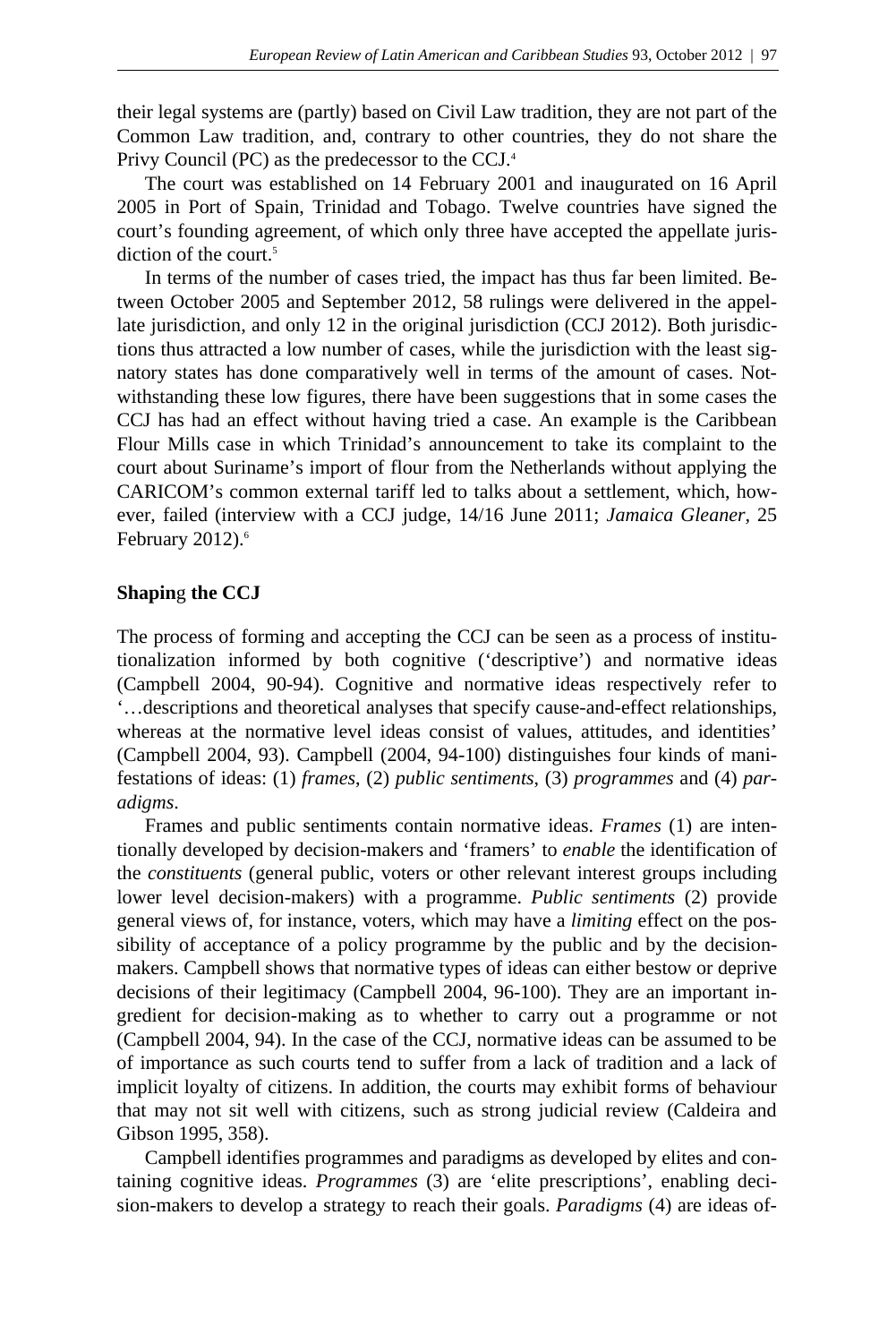ten coming from the academic field which limit the programmes available to those making decisions. Paradigms form the cognitive lock on programmes, because they structure and limit (through assumptions) the discourse on a certain subject. Paradigms are dominant theories on the best way to deal with a specific problem (Campbell 2004, 94-95, 98-109).

 These four kinds of ideas are recognizable in the debate on the CCJ. To show their roles in the success and failure of establishing the CCJ, we have identified four themes which we believe have been guiding the debate on the CCJ. These themes – economic progress, sovereignty, trust and identity – will be discussed below in terms of paradigms, the translation of these into programmes, and the way in which these have been framed in a certain way to appeal to public sentiments. The importance of these themes is illustrated by the debate about the CCJ in Jamaica, and to a lesser extent in  $T&T$ .<sup>7</sup> Jamaica is one of the largest traders in CARICOM<sup>8</sup> and therefore has (in quantitative terms) much to gain – or to lose – from integration and accompanying processes (O'Brien and Morano-Foadi 2009, 418). In addition, in 2008 Jamaica was the second most open economy in the CARICOM region, after Trinidad and Tobago (KOF Index on Globalization 2011).9 As mentioned, Jamaica has accepted the CCJ in its original jurisdiction but not in its appellate function.

#### *Economic progress in the CARICOM-region*

Integration within CARICOM has been shaped by political programmes, which in turn were informed by paradigms about how progress could be made in economic and political areas. Over time, this has resulted in attempts towards deeper integration, and with these attempts the demands for a mechanism to settle interpretation differences considering the RTC have increased.

 Mansfield and Solingen (2010, 147-148) show that regionalization has been the result of four waves, of which two occurred after World War II. The first post-war wave took place in the setting of the Cold War. According to Schiff and Winters (2003), in economic terms this period is characterized by an emphasis on importsubstituting development and a strong role for the state in which trade blocks created high external barriers in the hope that protection from the world market and internal specializations would help them develop. In the 1990s, a second wave occurred with an enormous increase in regional activity, shifting the previous economic protection model to a more open form of regionalism in which export promotion took the lead above import substitution. In addition, the new wave was led by an urge for deeper integration among countries not only at a similar level of development but also among countries which were economically diverse, in which the focus was not only on decreasing tariff barriers but also on decreasing other kinds of barriers to stimulate trade and investment (Schiff and Winters 2003, 1-6). This new model, however, did not seek to embrace global liberalism. Rather, it was a response to the developments in the international trade system and globalization in general (Acharya 2002, 26; Fawcett 2004, 438).

 This very concise history of two post-war waves in regionalization is mirrored by the developments which have taken place in the regionalization of the Caribbean. Girvan (2010) shows how different paradigms have motivated the different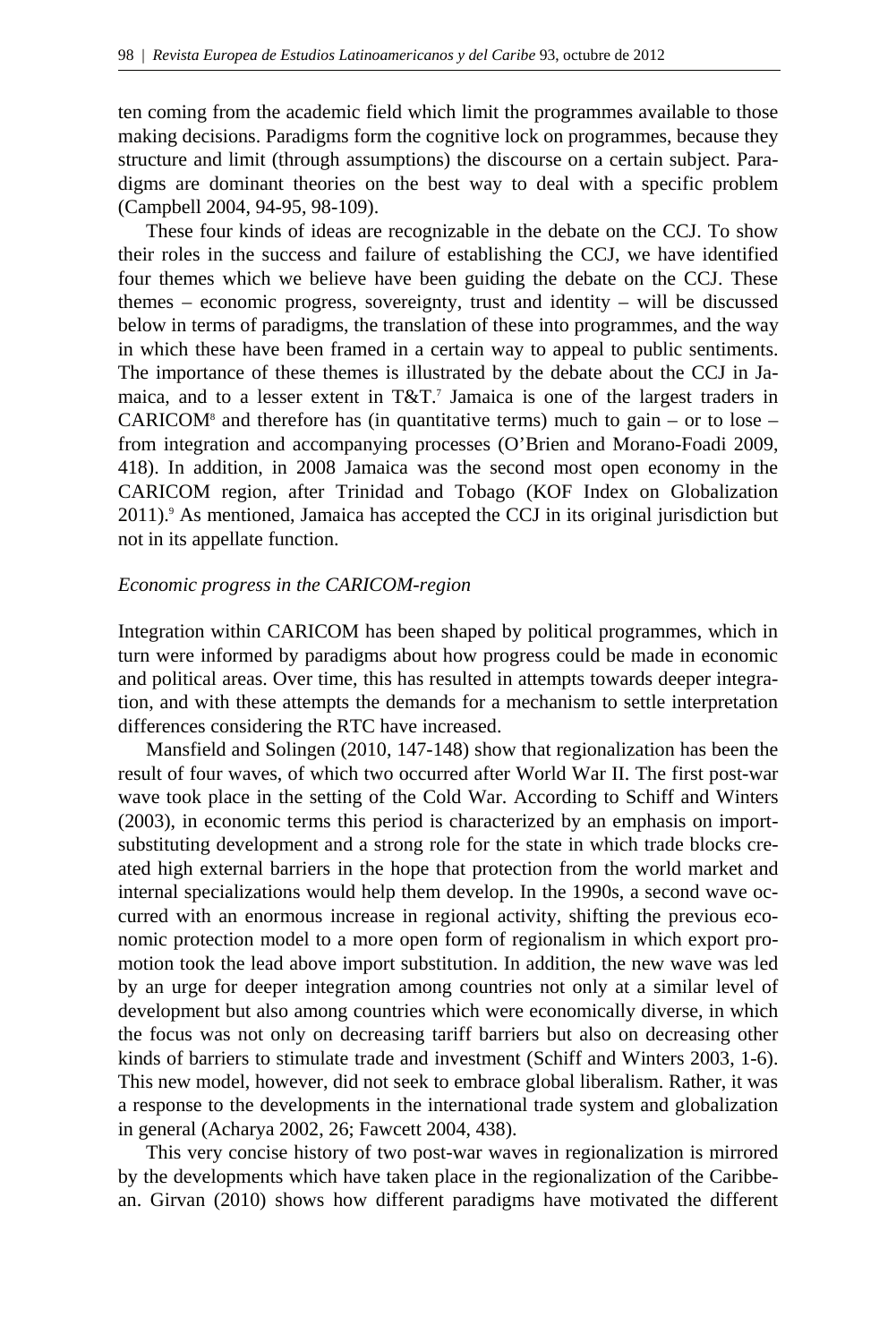phases in the Caribbean and Free Trade Association (CARIFTA)-CARICOM-CSME development, fuelled initially by the dependency theory and comprising an inward-oriented strategy aimed at import-substitution (Girvan 2010, 5-6; Hope 1974). Though troubled by the economic crisis of the 1970s, in the 1990s the integration process was characterized by an outward-looking strategy with neoliberal theoretical foundations from the 1980s (Payne 2008, 253-261; Girvan 2010, 7-8; Girvan 2004, 2-3). This outward-looking strategy was recorded in the Grand Anse Declaration (1989), and marked the beginning of a policy designed to create a single market among the countries that aimed at greater competitiveness in the world market (Girvan 2010, 7); that is to say, '[...] "Open Regionalism": the liberalization of internal markets for goods, services and factors of production is combined with opening up the region to the rest of the world. Production and trade is market led and driven by the private sector' (Girvan 2004, 3).

 The above economic paradigmatic shifts and their associated programmes, in turn, gave rise to ideas about how to cope with conflicts or differences within the region. In 1993, the West Indian Commission published a report on the consequences of the worldwide political and economic developments taking place since 1989. This commission argued for the need of a CARICOM Supreme Court, in imitation of the decision taken by the CARICOM heads of government in 1988. The commission argued in favour of a court with both an appellate and an original jurisdiction. Considering an appellate function the commission believed that the low number of appeals taken up by the PC in London was an illustration of the inability of people – for example for financial reasons – to make use of the Council. With respect to the original jurisdiction, the commission calls the court 'essential', as there is a need for an institution to interpret the Treaty of Chaguaramas (TC), and where states, individuals and the CARICOM Commission can request a ruling (Report of the West Indian Commission 1993, 497-500).

 This line of thought is also visible in the RTC, which can be seen as a programmatic materialization of 'deep-integration-needs-legal-framework' perspective. Here the heads of government, while drafting the RTC, had a detailed vision of how disputes were to be settled. A number of dispute settlement modes are listed under chapter nine of the RTC (RTC 2001). The establishment of the CCJ is regulated (CCJ 2001) in a separate agreement. In other words, the importance of at least the original jurisdiction of the court in order to deepen integration became the dominant view. It was seen as providing a necessary legal framework to support further integration (Grenade 2006, 12), an assumption which found its way into frames. For example, Pollard (2006, 9) argues that as CARICOM lacks supranationality, the CCJ is of crucial importance to integration as it fulfils '[t]he requirement of certainty and uniformity in the applicable law governing economic transactions in the CSME….' In addition, the chief justice of the Eastern Caribbean Supreme Court and the Jamaican attorney-general emphasized the need for the CCJ in solving trade disputes (*Jamaica Gleaner*, 3 October 2000 and 10 January 2001).

 Although a court is important in solving interpretation problems with respect to the treaty when deeper integration is aimed for (Nyman-Metcalf and Papageorgiou 2005, 115), the question about whether it is a necessity is by no means undisputed, and additionally there is no clear need to combine it with an appellate function.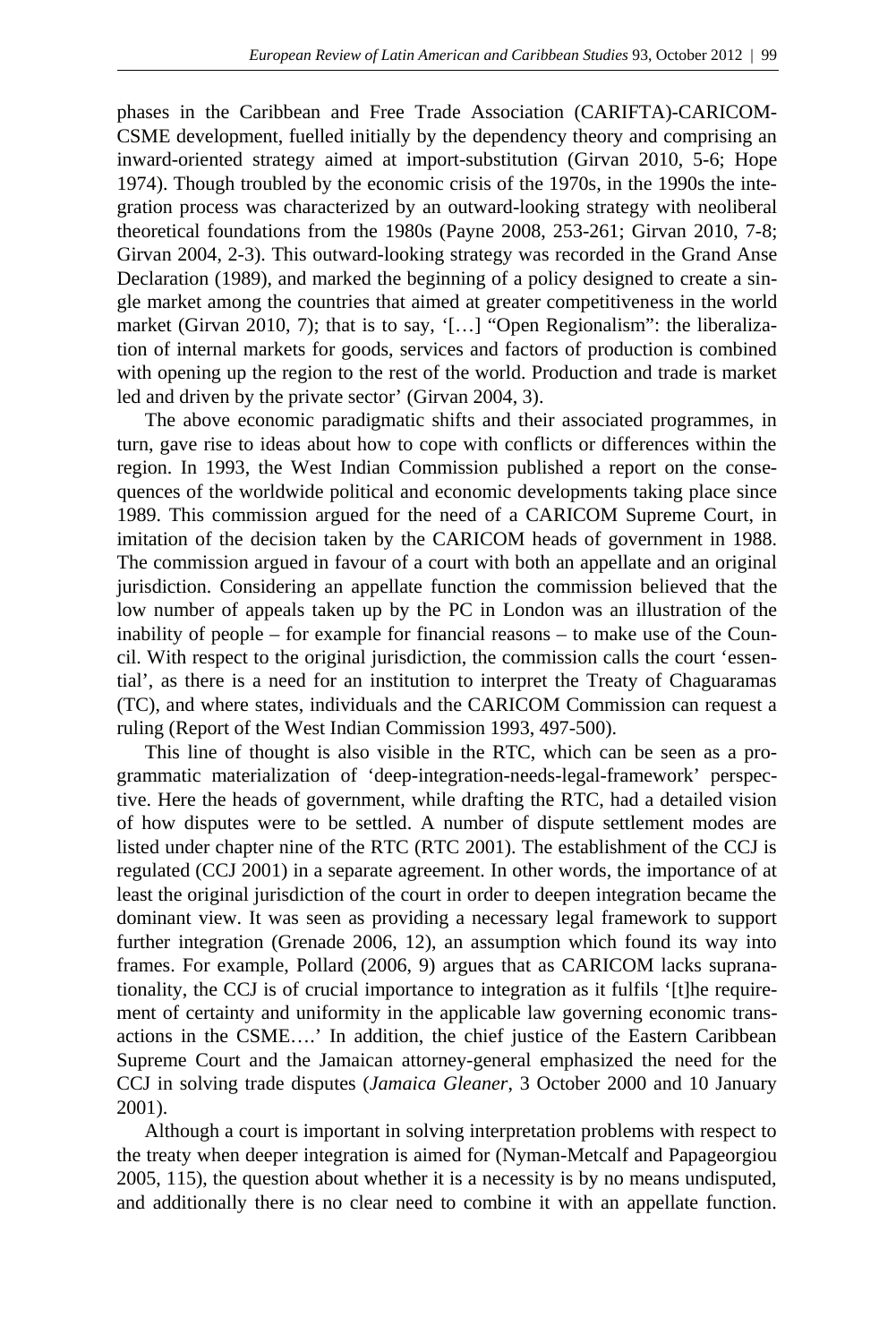This perspective is illustrated by the debates in Jamaica. In the years leading to the signing of the CCJ agreement, the opposition Jamaica Labour Party (JLP) and other opposition members argued against a replacement of the PC, while at the same time supporting the establishment of a regional court to deal with trade disputes (*Jamaica Gleaner*, 25 November and 6 December 2000). The executive director of the Caribbean Export Development Agency (established by CARIFORUM) was quoted to have said, for example, that '[a]ll we need is a dispute settlement mechanism…. Let the CARICOM Secretariat pull together the individuals who have the expertise, and let them sit and adjudicate or arbitrate….' (*Jamaica Gleaner*, 27 May 2000). According to Jamaican Senator and Minister of State Delano Franklyn, this was also the position of the Jamaican Bar Association, while he himself argued against such a mechanism as being based on arbitration and thus too weak for the proposed CSME (*Jamaica Gleaner*, 18 May 2003). The *Jamaica Gleaner* also repeated the argument that deeper integration needs a court (*Jamaica Gleaner*, 3 December 2000).10

## *Sovereignty*

While there seemed to be support for the paradigm of open regionalism, and the dominant view that 'deep-integration-needs-legal-framework' seemed obvious for many involved in the debate, the specific institutional shape of the court is the result of particular ideas about the relationship among member states and institutions of CARICOM within the overarching framework of regional integration. The debate on CARICOM and on the CCJ has been framed especially in terms of sovereignty. Within the context of the Commonwealth Caribbean, sovereignty is a complex concept, having its origins in the colonial history of the islands. Bishop and Payne (2010, 10-20) argue that the Caribbean understanding of 'sovereignty' is in dire need of revision. They show that during decolonization the political elite of the Caribbean was not only motivated by the goal of national liberation of the islands, but also by the prospect of political control. Once achieved, however, the value of independence and sovereignty proved to be limited, as was illustrated by the US invasion in Grenada in 1983, and the vulnerability of these small island states in international economic developments and the economic recipes for recovery that have been forced upon them. However, the political leaders that fought so hard to gain control have not been able to establish that political control on a regional level. Such 'regional sovereignty' would have allowed them to regain some of the sovereignty not present at the state levels, Bishop and Payne argue. Bravo (2005, 158-160) also points to the colonial history as a source of an absolutist conception of sovereignty (159) and the limited reality of this concept. Ramphal, former secretary-general of the Commonwealth and chairman of the West Indian Commission, has also pointed to the emptiness of a notion such as local control: 'Powerlessness, not power, is the political reality at every island level. Sovereignty, still much touted, has lost much of its meaning. Yet West Indian governments seem more determined to assert it against each other than in the wider world' (Ramphal 2011, 8).

 Whatever limitations this particular concept of sovereignty has, its specific shape is reality. It has influenced the discussion of the CCJ in two ways. First of all with regard to relations between CARICOM and states, the question was whether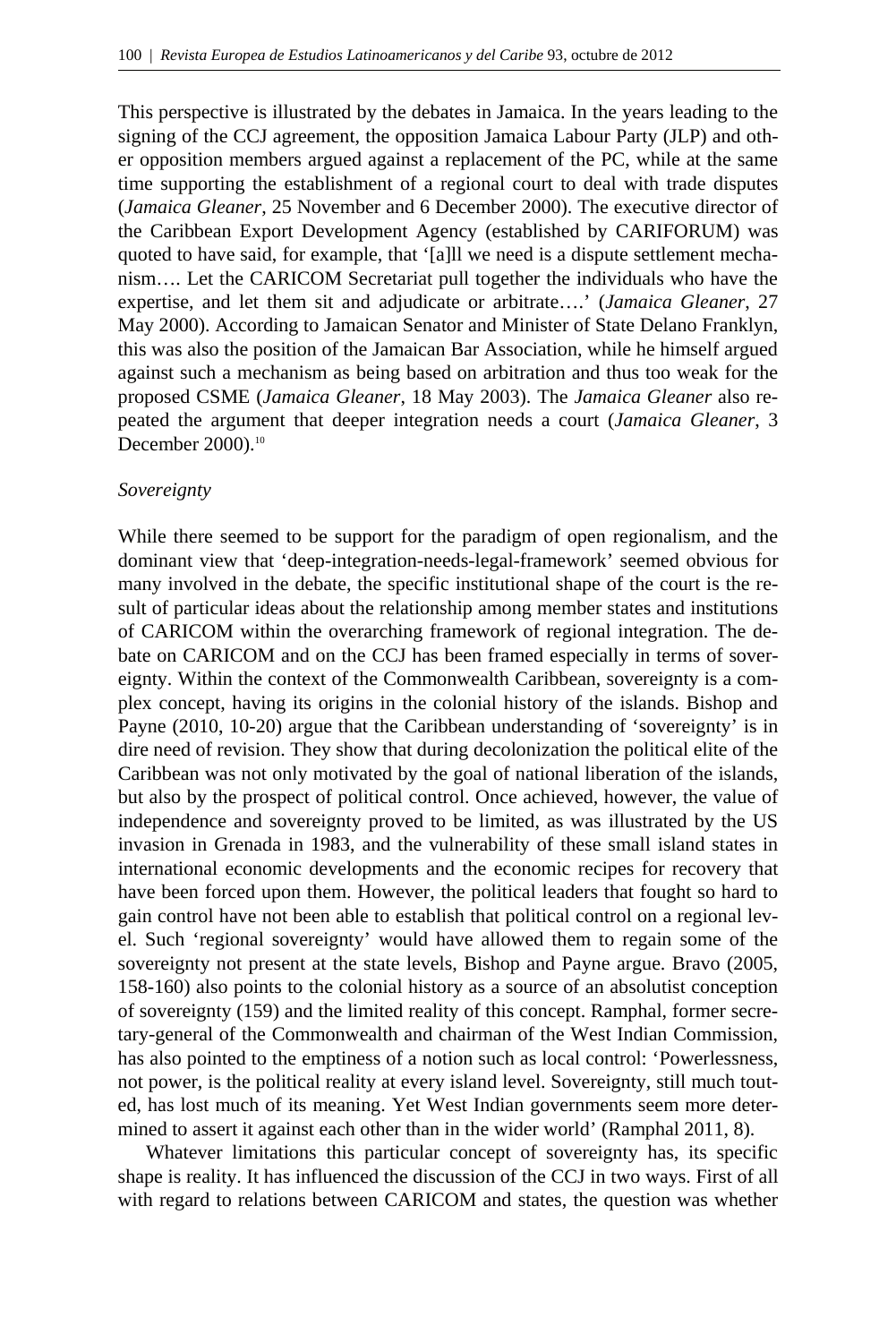they are willing to transfer a part of their national sovereignty to the regional level. The second concerns the relationship between the members of CARICOM and their former colonizers, in this case mainly the UK, where the PC is seated. Let us first look at the 'internal' concept' of sovereignty before moving on to the second, 'external' concept. With respect to the internal relationships within CARICOM, the dominance of this particular idea of internal sovereignty has resulted in a fragile integration process with a weak institutional basis. This was not for a lack of proposals. In 1992, the West Indian Commission advised the establishment of a CARICOM Commission which would stand above the member states to overcome the obstacle that intergovernmentalism presents to integration. This was again recommended in the 2003 Rose Hall Declaration (although not without again emphasizing that CARICOM consists of sovereign states), and in 2006 a Technical Working Group of Governance was appointed which again recommended the establishment of a commission (mirroring the commission of the EU) within CARICOM, but again this recommendation was not acted upon (Bishop and Payne 2010, 8-9; O'Brien 2011, 645-646). Thus, the idea of a commission has not yet been realized and will not likely be realized in the near future (email correspondence with a former high-level officer CARICOM, 8 August 2011). As Bravo puts it, the '…privileging of sovereignty [by CARICOM states], and efforts to guard it, have led to the construction of an organizational structure lacking in cohesion and supranational scope, bereft of ability or power to enforce Member State implementation of the common market' (Bravo 2005, 176).

 The shape of CARICOM clearly shows this 'privileging of sovereignty'. The dominance of intergovernmentalism is thus clear in the fact that there are all kinds of ways through which decisions can be avoided. For example, decisions may not be binding under certain circumstances, may be subject to more stringent voting procedures under certain conditions, or need to be transposed into national law before they can be enforced in national courts (Bravo 2005, 178-195; O'Brien 2011, 642-643). Thus, the notion of sovereignty has informed the weak institutional basis as states are not prepared to substitute national forms of control with regional ones. Binding decisions in CARICOM are made by the most important organ, the Heads of Government Conference, by the second most important organ, the Community Council of Ministers (primarily consisting of ministers responsible for community affairs), and the four functional Councils. Voting in the Conference takes place through unanimity, and in the Councils by qualified majority. With respect to the Councils, an exception is made in Article 29.4 for issues that profoundly affect '…the national well-being of a Member State'. In such case, Article 29.3 states that the Community Council and the four other Ministerial Councils take decisions by an affirmative vote. However, when a member state has objections against a decision, Article 27.4 provides an opt-out clause as long as '…the fundamental objectives of the Community … are not prejudiced thereby' (see RTC, Articles 27, 28, 29). In order for a decision to have an effect, Article 240.1 on 'saving' provides that '[d]ecisions of competent Organs taken under this Treaty shall be subject to the relevant constitutional procedures of the Member States before creating legally binding rights and obligations for nationals of such States'.<sup>11</sup> This shows that CARICOM and CCJ may have been inspired by other regional initiatives, such as the EU and the ECJ, and the Treaty of Rome,<sup>12</sup> but the CCJ is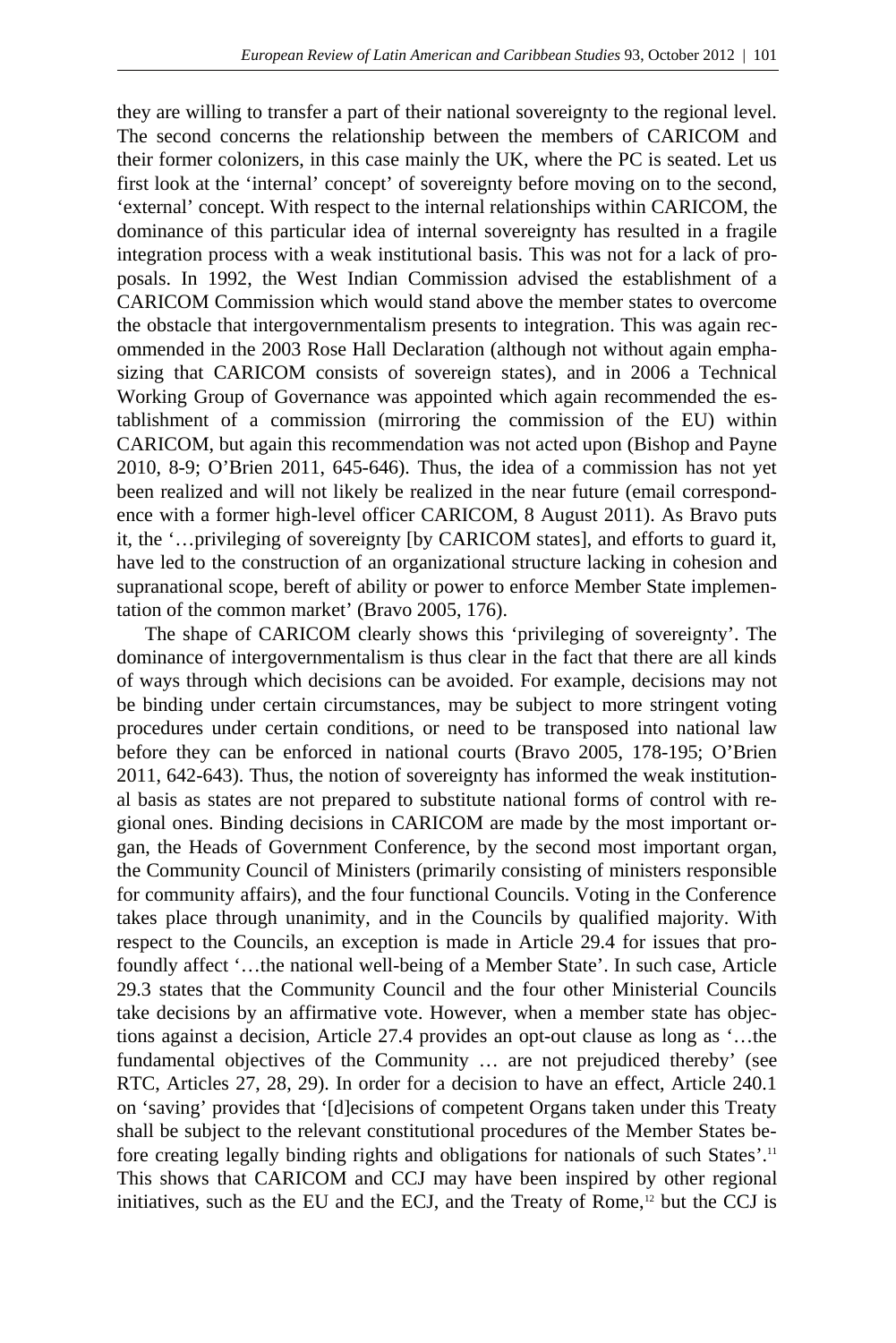different, for instance in the sense that there is no commission to back up the court's decisions. Furthermore, the appointment of judges does not need to take into consideration the nationality of the judges. Additionally, there is no strong role for national courts (O'Brien and Morano-Foadi 2009).

 While the urge to maintain sovereignty is present in the institutional shape of CARICOM, the CCJ may alter this in practice. When performing in its original jurisdiction, the CCJ may override the states in a more supranational way, as O'Brien (2011) demonstrates. The compulsory character of CCJ means that in a conflict between two member states, the defending state is obliged to participate. Also, member states can be sued – under certain conditions – by individuals<sup>13</sup>, also of their own state. Interestingly enough, these two 'cracks' in sovereignty may not have been intended by the member states. O'Brien shows that there are reasons to assume that when the member states signed the RTC and the CCJ agreement, they expected that the restrictive conditions would significantly limit the rights of individuals to make use of the CCJ, and that states would still have a choice in whether or not a case between states would have to be resolved by the CCJ or by the Conference. Although the CCJ rulings may have more impact than the CARICOM states originally had foreseen, the CCJ rulings do not allow a significant role for individuals to make use of the RTC in national courts. This is because of the CCJ's exclusive and compulsory nature with respect to the RTC. In addition, the impact is limited as CARICOM does not have a supranational commission like the EU to bring cases to the court. For these reasons, it is unlikely that the CCJ will have a similar effect on the CARICOM integration process as the European Court of Justice has had on the EU integration (O'Brien 2011, 643-645). Framing of the CCJ debate in terms of the internal sovereignty only enabled the development of a rather weak court.

 Framing in terms of external sovereignty has supported the appellate function of CCJ. Thus, David Simmons, former Chair of the Preparatory Committee of the CCJ, argues that '…if Commonwealth Caribbean countries can legitimately claim political independence, it must surely be the case that they are not truly and fully independent while their highest court sits outside the region, in London, and is staffed by judges from outside the region' (Simmons 2005, 180). Also, former CCJ judge Duke Pollard argues: 'The establishment of the Caribbean Court of Justice in its appellate jurisdiction will not only sever the last remaining vestige of a colonial condition, but will signal the birth of autonomous judicial decision-making in Member States of the Caribbean Community and close the cycle of independence which commenced as early as 1962. (...) [T]he Court will mark the culmination of initiatives to create our own legal institutions to facilitate and promote the development of an indigenous jurisprudence reflective of the moral, political, social and economic imperatives of our Region (...)' (Pollard 2004, 204).<sup>14</sup>

 The fact that it took years for the CCJ to be established, according to Bravo, can be understood as a result of the protection of sovereignty which – in the eyes of some – was under attack by the ruling of the PC in a Jamaican death penalty case in 1993 (Bravo 2005, 191-192). Indeed, in a report commissioned by the Preparatory Committee on the Caribbean Court of Justice, Rawlins pointed out that there had been several high profile cases in which the PC annulled decisions made by national courts involving, in some cases, death penalty sentences. This evoked,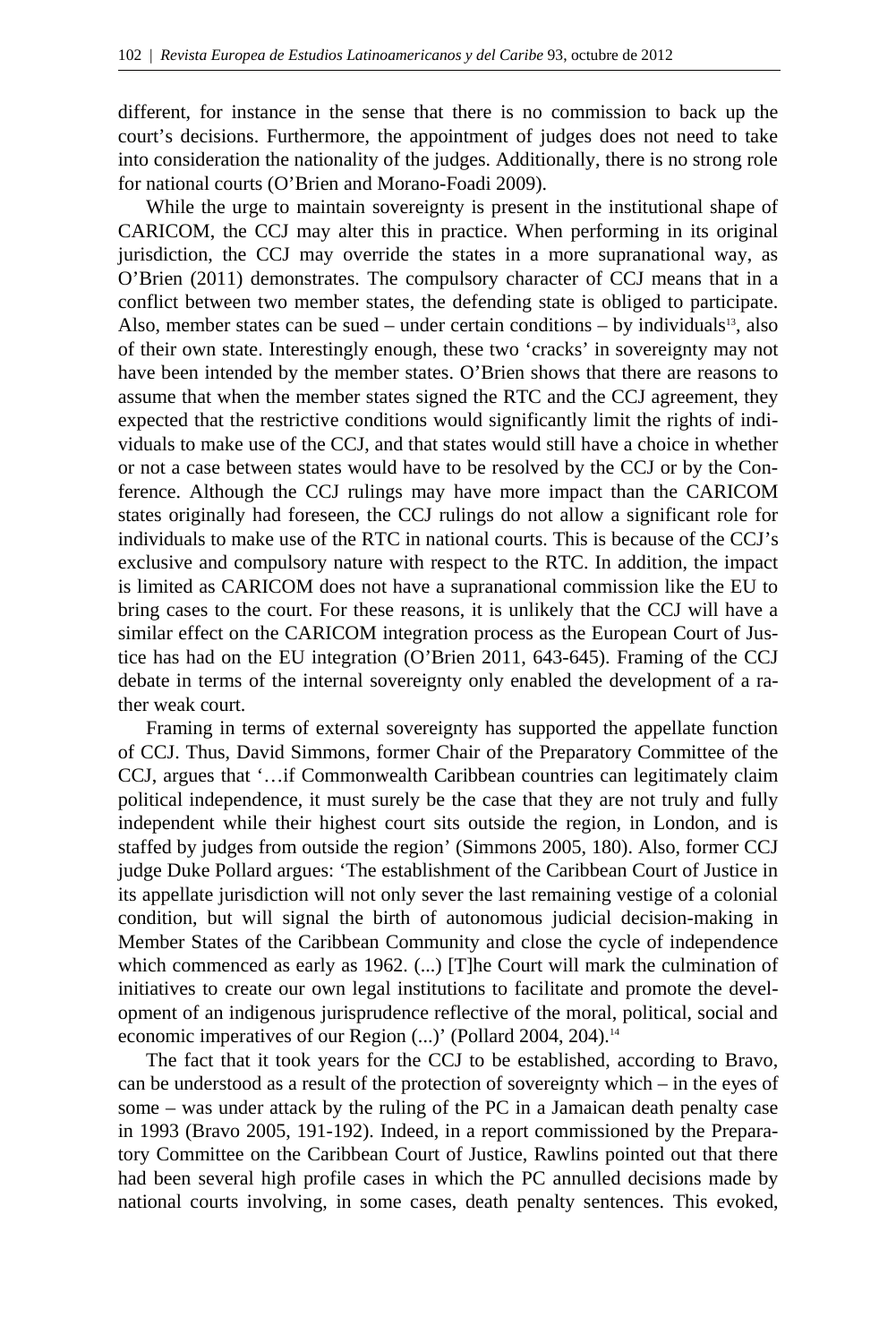Rawlins argues, a response which can be referred to as 'emotionalism': the replacement of the PC with the CCJ on the basis of the emotions that are being evoked by PC decisions that were seen as unjust by parts of the Caribbean population (Rawlins 2000, 14-26). Therefore, Rawlins argued that '[i]n the Caribbean, it will be difficult to divorce emotion-based issues from considerations which relate to the institution of the Caribbean Court of Justice' (Rawlins 2000, 25). On the other hand, some argued that since the discussion and decision on the establishment of the CCJ was much older, there was no relation between the emotions about the PC's decisions and the establishment of the CCJ, even though the PC's decisions were seen in the region as Eurocentric (Simmons 2005, 172, 184-185).

 So far we have identified two important ideas that have structured and framed the political debate about the CCJ, and which have influenced its specific institutional characteristics: economic necessity and sovereignty. The debate on the appellate jurisdiction is complex and deserves more attention. Therefore we now proceed by charting two other influential discourses in this debate: the question of (whether or not there is) a Caribbean *identity* and the issue of *trust* in politics.

#### *Identity*

In addition to the debate about sovereignty and economic necessity, there has been another discourse working its way into the debate about the establishment of the CCJ: it is a discourse about *identity*. The identity issue is separate to the issue of sovereignty, although clear connections can be made. Again, we can distinguish 'external' and 'internal' variants, but first the idea of a Caribbean identity needs to be addressed in terms of providing an answer to the question: Who are 'we'? Identity creates a potentially strong bond among individuals and groups not only by defining what 'we' are but also and perhaps more importantly what 'we' are not. A key element of the identity in the CCJ debate has been the question whether something such as Caribbean-ness, a Caribbean 'we', exists. And, if the answer is affirmative, what does this Caribbean identity mean for new institutions like the  $CCJ$ ?<sup>15</sup>

 The idea (and practice) of a common Caribbean identity is based on different frames. It has been defended in historical and in geographical terms. The historical constructions dominate the Caribbean identity discourse. A historic process of identity formation is seen in (the history of) slavery and (later) the indenture system, in the former English/European Colonial rule and in the experience of *diaspora* (both Black and Asian/Indian). The geographical construction of identity is based on the common fate this group of small island communities in the Caribbean Sea share. It is sometimes also based on another diaspora, the current one, which shows great numbers of Caribbeans living in the metropolises of the former colonial powers.

 A powerful identity is based on the history of slavery in the Caribbean. It stresses the fact that most Black people in the Caribbean are descendants from the Africans who were brought and held as slaves by the Europeans from the seventeenth to the nineteenth century. This history has had a large impact on how people from the Caribbean define themselves in relation to the UK. The 'external' identity issue relates to how the Caribbean looks at the UK, which is also discussed under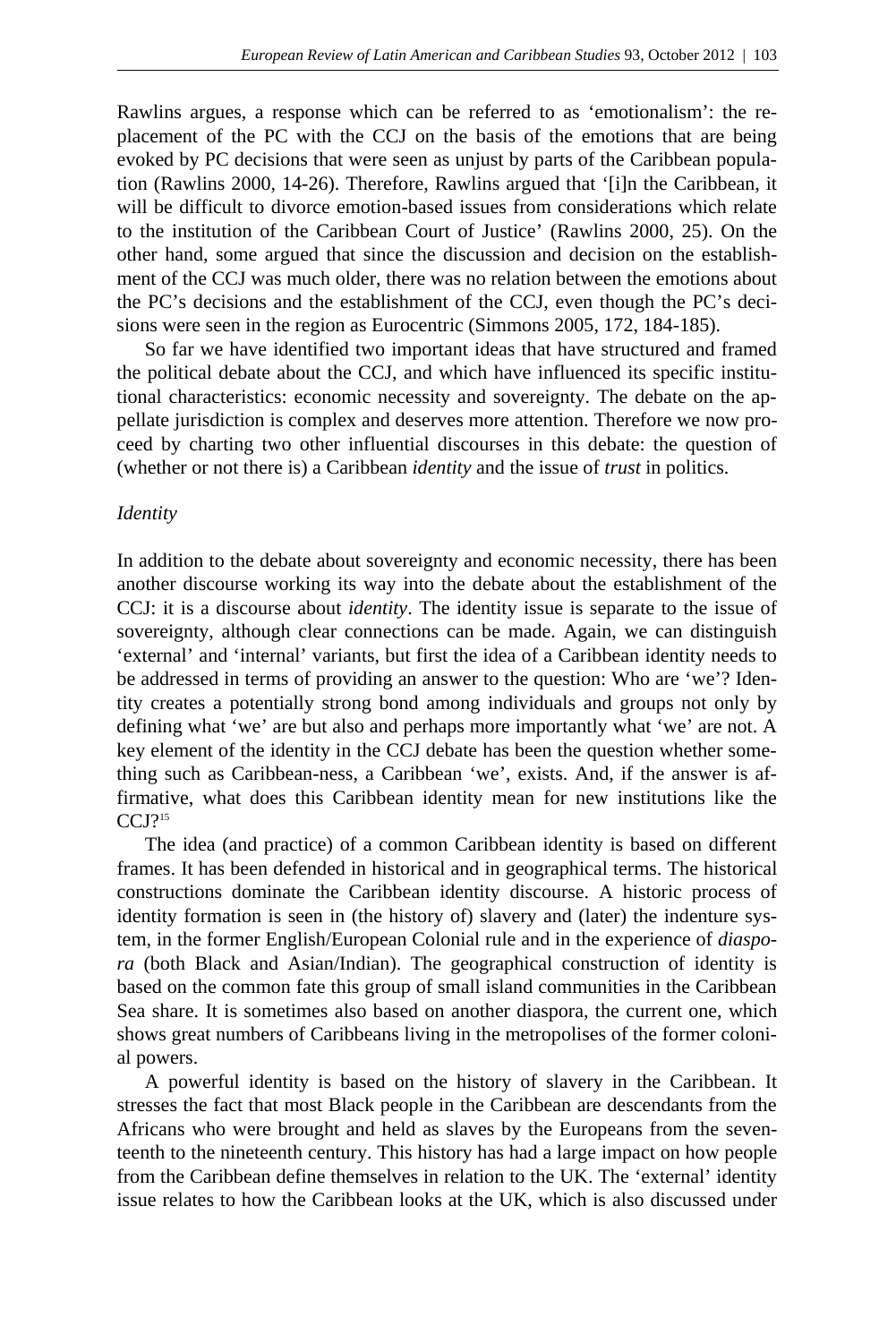the heading of sovereignty, as identity and sovereignty issues tend to overlap. The sovereignty issues are more focused on the question of who has actual power in a certain territory, while identity issues raise questions on the authenticity and independence of local ways of perceiving the world. The discourse of external identity framed by the elite is also reflected in strong public sentiment. David Simmons, quoted in the *Jamaica Gleaner* of 3 December 2000, argues that '[t]he independence of states in the region will not be complete, is not complete, when our constitutions entrench a foreign tribunal as our final Court of Appeal'. Within the frame used to support the CCJ it was argued that the rulings of the local courts are embedded in local norms and culture. As the CCJ judges are Caribbean jurists, the CCJ will develop a Caribbean Jurisprudence. As Ramphal states: 'The Privy Council, reflecting contemporary English and European mores and jurisprudence, has been rigorous in upholding Caribbean appeals in death sentence cases…. But in situations of heightened crime in the Caribbean, it is the regional mores that matter, and it is not for abolition' (*Trinidad and Tobago Newsday*, 3 October 2011). And T&T Chief Justice Ivor Archie stated: '…the notion that somehow we will receive a superior form of justice from London bespeaks a self-doubt and an unwillingness to take responsibility for our jurisprudential self-determination' (*NationNews Barbados*, 18 September 2010). In addition a chorus of voices has been raised against the perceived colonial mentality of those who are against a regional court. It was argued by PM Douglas of St. Kitts and Nevis that accession to the CCJ 'represents a needed and crucial break with our *colonial* past….' (*CARICOM News Network*, 8 September 2011 [italics added]). A statement mirrored in an editorial: 'The recurring question of the bewildered among us is: for how much longer must the rest of the independent CARICOM states… continue to maintain a *colonial* preference for accessing the PC in London instead of the CCJ...?' (*NationNews Barbados* Editorial, 4 October 2011' [italics added]). This line of thought is followed by Justice Seymour Panton, President of the Court of Appeal of Jamaica, who is quoted to have said that those wanting to keep the PC in place are '...the very wealthy, murderers and the ones with *colonial* mentality' (*Jamaica Gleaner*, 26 December 2010 [italics added]). In similar vein, a church minister sent in several contributions to the *Jamaica Gleaner*, arguing that the CCJ should be supported as he identified himself as '...basically a nationalist and believe that my sovereignty should reside inside the Caribbean – Jamaica, not in Europe' (*Jamaica Gleaner*, 30 July 2000). Some argue that there is such a thing as an indigenous jurisprudence, and that the CCJ as an institution '…will give full expression to the social, political and economic Weltanschauung of the region' (*Jamaica Gleaner*, 3 December 2000). In the Caribbean context, there seems to be a widespread acceptance of the relationship between law and culture (see Simmons 2005, 178-179), and the perception is that law should be an expression of underlying cultural beliefs and values. Simmons has thus argued that '[a] rational reason for the establishment of the CCJ is rooted in a desire to promote the development of Caribbean Jurisprudence giving its own flavour to the common law' (Simmons 2005, 178). The idea of indigenous jurisprudence also plays a role in the rulings of the CCJ (interview with a CCJ judge, 13 June 2011).

 Nowhere has this idea of legal indigenousness been more prominent than in the issue of the death penalty. The PC is widely considered as not representing the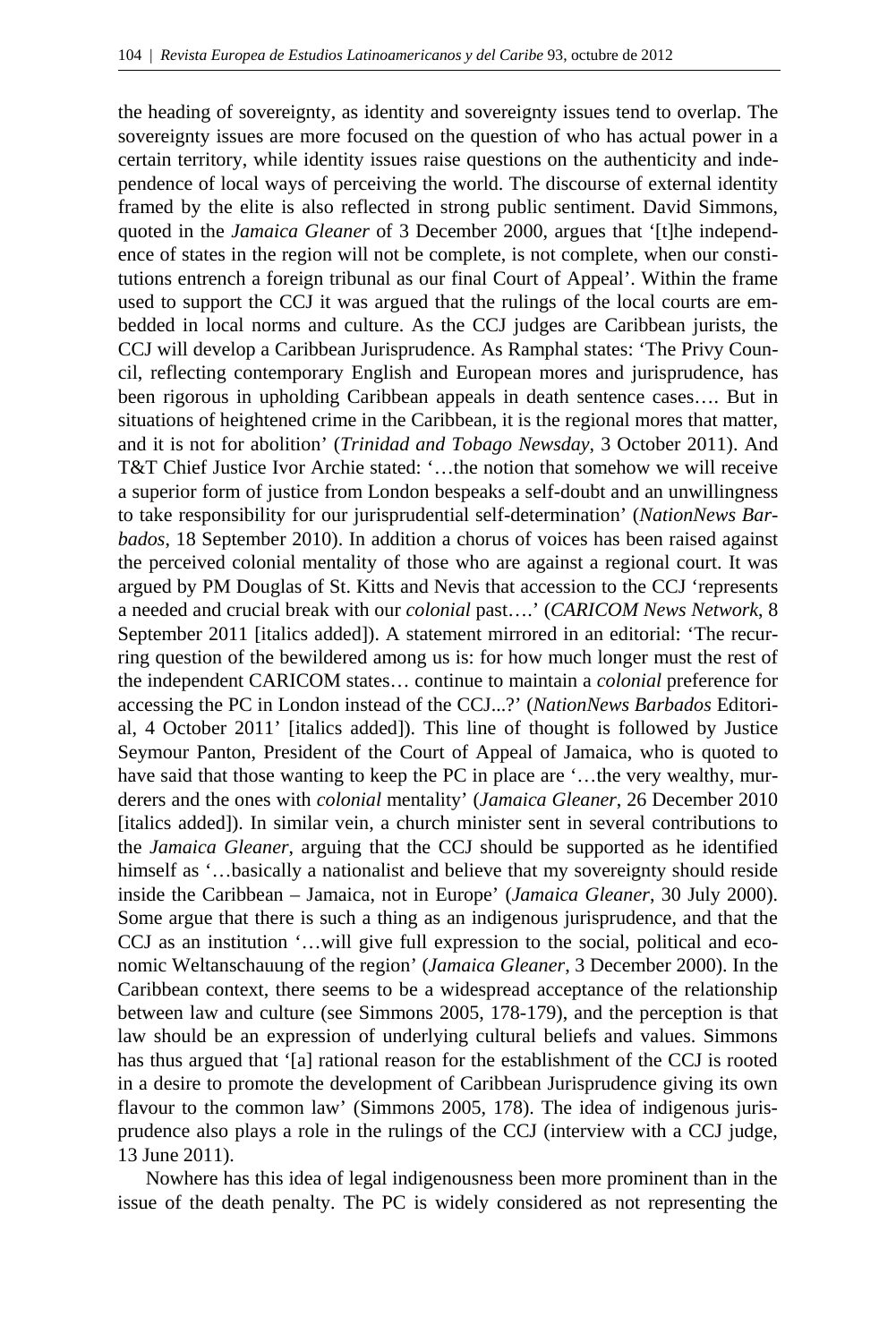dominant sentiment of the Caribbean public on the death penalty and can even be considered, as the quote of Simmons shows, to be Eurocentric. The PC has repeatedly ruled unfavourably in the eyes of those supporting the death penalty in cases such as Pratt and Morgan,<sup>16</sup> Lewis,<sup>17</sup> and Lambert Watson,<sup>18</sup> and it was felt that some of the judges of the PC were not basing their rules on legal argumentation but rather upon their wish to abolish the death penalty altogether (Vasciannie 2009, 839-841; *Jamaica Gleaner*, 8 December 2000; interview with a CCJ judge, 13 June 2011). Polls taken in Jamaica in early 2008 showed that about 97 per cent of the population supports the death penalty in light of the enormous crime rates. Caribbean support for the death penalty was also illustrated by the Caribbean vote against the UN resolutions relating to the death penalty<sup>19</sup> (*Jamaica Gleaner*, 24 February 2008). On the other hand, the expectation that the CCJ would be more willing to carry out the death penalty has made some oppose it (*Jamaica Gleaner*, 3 December 2000).

 With the exception of the discussions relating to the issue of death penalty, public sentiment concerning the CCJ seems to play a limited role in the debate on the CCJ. A study published in 2008 including a sample of the population of T&T by the CCJ Court Protocol and Information Officer confirms this. While more than 73 per cent had heard about the CCJ, only 22 per cent had knowledge about its two jurisdictions (most did not know that the CCJ also has an original jurisdiction). Most respondents were in favour of the CCJ replacing the PC, not only because they cared about the development of indigenous jurisprudence or sovereignty, but especially because they expected it to be a 'hanging court'. The study also cited a Jamaican study on regionalism, which showed a similar lack of knowledge about the mandate of the CCJ (Lilla 2008, 76-91). In Jamaica, the debate about the replacement of the PC also seems to be a political one, where the position on the CCJ depends on whether a party is the ruling party or the opposition party (see for example Franklyn's comment on Edward Seaga, *Jamaica Gleaner*,18 February 2001, and the article by Brown, *Jamaica Gleaner*, 1 December 2000).

 In addition to the external identity of the Caribbean versus the UK, the question is whether a coherent internal identity can be distinguished. The idea of a common identity among people from the Caribbean – resulting in the idea of legal indigenousness – is discarded by some as fiction, leading to the notion of multiple internal identities. History did not stop with the formal abolishment of slavery. Both Mohammed (2009, 57-71) and Lokaisingh-Meighoo (1998, 1-16) point out two different *diasporic* movements, leading to two separate identities: Afro-Caribbean and Indo-Caribbean, the latter one referring to people coming to the Caribbean from Asia (Lokaisingh-Meighoo 1998, 1-16). The separation of these two groups leads to questions about, for instance, the (lack of) representation of the Asian-Caribbeans among the CCJ judges, and this may also affect further support for the CCJ (Letter from Vijay P. Kumar to the Guyanese *KaieteurNewsOnline*, 4 June 2011). T&T former PM Panday also hesitated acceding to the CCJ on this point of representation (*Stabroek News,* Editorial, 9 February 2011). A similar internal Caribbean multiplicity is apparent when looking at the relations between Caribbean states. A powerful force *against* the idea of a shared Caribbean identity is of course the strong sense of nationalism felt by countries in the region. Here, identity and sovereignty issues seem to collide. Economic competition, the lack of free move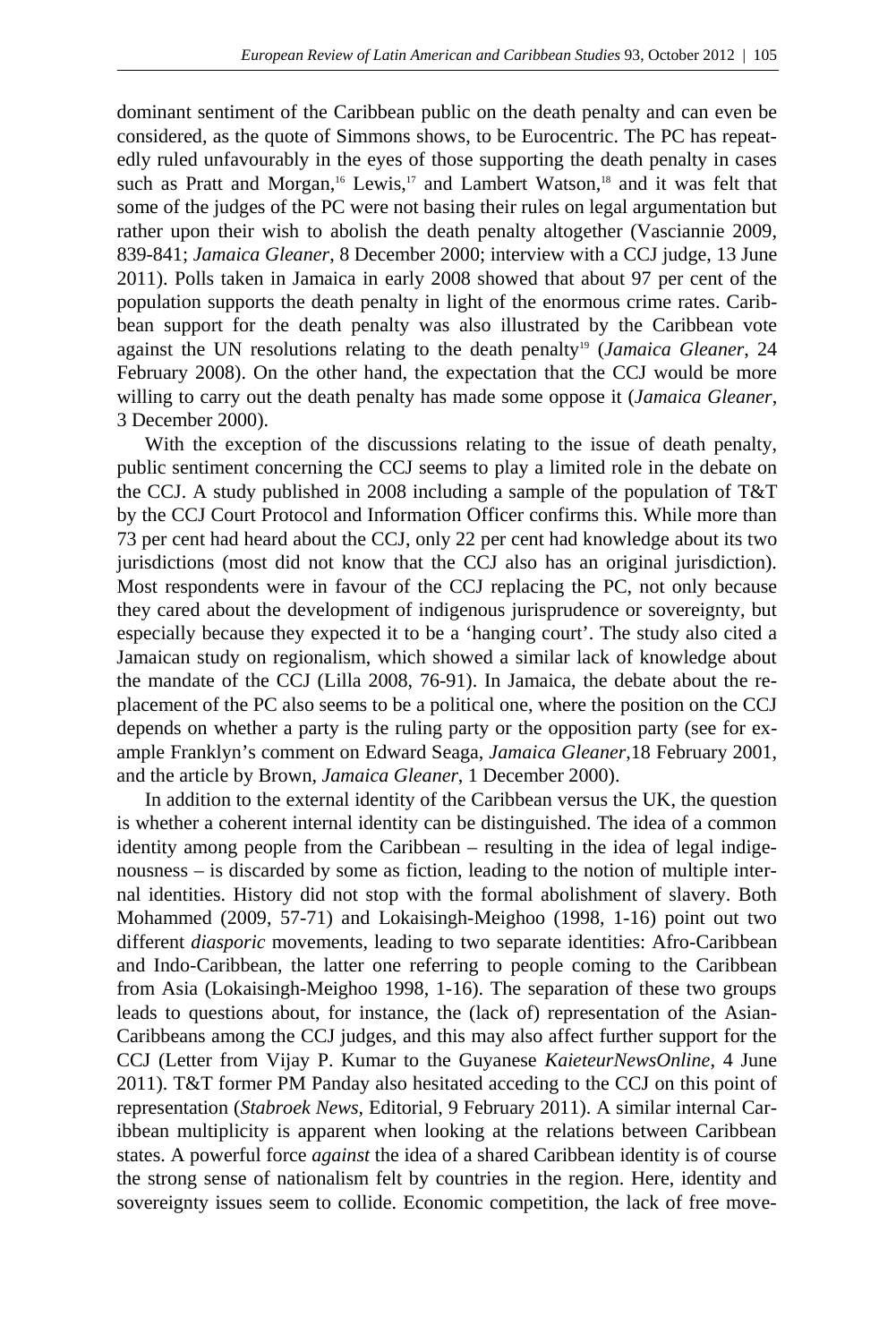ment of people in CARICOM and the scuffles concerning it, and nation-building processes have created and still create strong national identities, especially in the bigger countries of CARICOM, leading to the importance of sovereignty, as pointed out earlier. This nationalism may have an effect on how the CCJ is looked at in terms of representativeness. Currently, the CCJ judges come from only five CARICOM countries (Jamaica, St. Kitts and Nevis, Guyana, Trinidad and Tobago, and St. Vincent), while two judges originate from non-CARICOM countries. This leads some to question the extent to which the CCJ represents the CARICOM countries: '[i]t is evident that greater "representativeness" of countries and of their populations may well go some way to enhancing the attractiveness of the CCJ' (email correspondence with former high-level official of CARICOM, 8 August 2011).

 Within the frame opposing the CCJ it was argued that the development of local jurisprudence is better left to the Caribbean state's own *national* judiciaries. This is in line with the internal notion of sovereignty and identity, which emphasizes the differences within the Caribbean. Thus the point is made that the CCJ judges do *not* have, cannot have, the sense of Caribbean identity needed for the development of a distinctive Caribbean jurisprudence. It has been emphasized by others that next to national identity it is global identity that counts: either the PC should be replaced by a national final appellate court, or the PC should stay. A regional court, according to this view, is superfluous. In 2009, PM Kamla Persad-Bissessar proposed replacing the PC with a national final court of appeal for Trinidad and Tobago. In 2011 she made clear that that her proposal was not meant as an internal sovereignty argument: 'The whole argument about the CCJ is not about justice. The argument was that we want to be a sovereign nation, we want to be independent and you know, the world is not like that anymore. This world is a *global* village so what's wrong if judgments are being made by the Privy Council?' (quoted on BBC Caribbean.com, 23 March 2011). PM Golding of Jamaica also raised the possibility of a national final appellate court replacing the PC. He also used an identity argument to support it: 'We believe we have the judicial experience, we believe we have the maturity to do it' (*Caribbean360*, an internet news site, 22 December 2010).

 The idea of *identity* has thus been used as a key ingredient in the public debate in framing the positions both by the defenders of the establishment of the CCJ as an appellate court as by their national opponents. Interestingly enough, while the external identity and sovereignty frames and public sentiments have been important in establishing the appellate court, they have not been able to secure the functioning of the court. One of the reasons for this is the issue of trust.

## *Trust*

One of the implicit assumptions of institutional programmes in general is that the people who lead the new institutions are competent and deserve the trust of the general public. Without such trust, the legitimacy of the whole project is compromised. In the case of establishing the CCJ, the paradigm stating that the judicial process can and should be insulated from political interference, a perceived condition for trust in the judiciary, is clearly limiting the room for both the choice of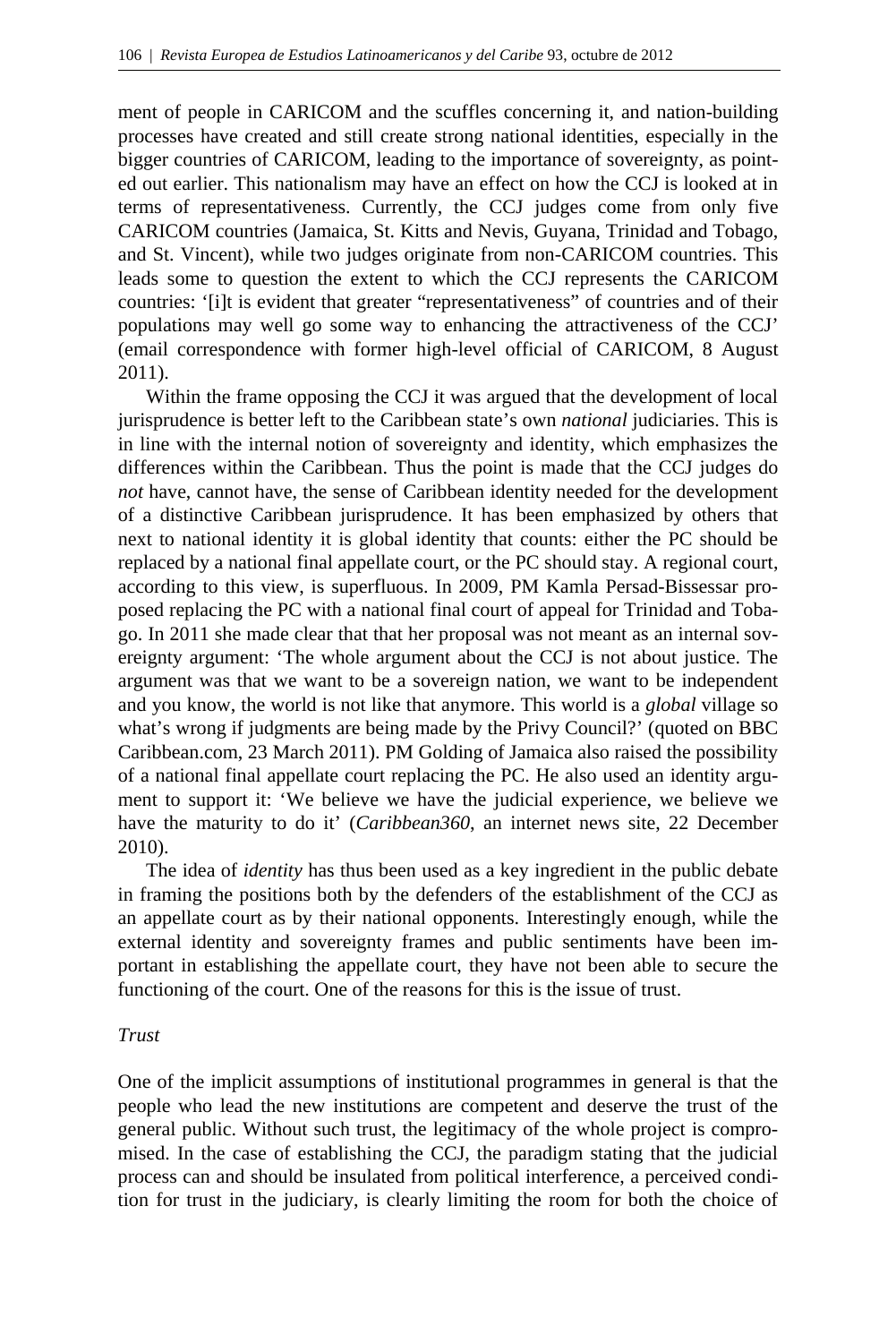programmes and the framing of these programmes. That trust is a real issue among the public was illustrated by Lilla's study among the population of T&T, which showed that the majority of respondents were more convinced of the quality of the PC than of the CCJ (Lilla 2008, 80-82). Therefore, in the discussion on the establishment of the CCJ as an appellate court, both the defenders of the new institution as well as their political opponents on the national level have used the concept of *trust* as a key ingredient in framing their position in the public debate.

 The two modes of framing roughly use the following lines of reasoning. On the one hand, it was argued that local politicians cannot be trusted, that the CCJ can be manipulated by these politicians, and that therefore the CCJ cannot be trusted. A similar reasoning was evoked for the judges of the CCJ themselves, who were said to be products of the local untrustworthy political culture, which naturally reflects upon the trustworthiness of the CCJ. This feeling was amplified by the fact that only three countries accepted the CCJ as an appellate court. This can be seen as an expression of the trust most states place in the PC, and their distrust of the CCJ (*Trinidad Express*, 3 October 2010). A statement to such effect was made by Senator Wade Mark<sup>20</sup> on 8 March 2005 when in the T&T Senate he attacked the new CCJ as a 'political tool in the hands of politicians' who are only interested in staying in power (*Senate Proceedings* 2005, 625). He praised the decision of the PC (Judgement 41/2005) barring Jamaican legislation from establishing the CCJ (in its appellate jurisdiction) as maintaining '…the buffer between the masses…and a marauding band of potential oppressors, dictators and power hungry megalomaniacs…'. In his contribution to the debate Senator Mark echoed the idea present in the PC ruling mentioned above that politicians can too easily influence the choice and tenure of the CCJ judges, potentially endangering the independence of the CCJ vis-à-vis 'politicians'. Other senators joined Senator Mark in this line of thought. In their view, the establishment of the CCJ is thus an attempt to replace the current independent judiciary by a politically dependent one. The CCJ is also seen by others as more subject to political interference than the PC has shown to be (Seaga in Franklyn 2005, 17). In Jamaica another argument touches on trust. The supposed lack of local and regional legal talent is often cited as an argument against the CCJ (*Jamaica Gleaner*, 3 December 2000; *Jamaica Gleaner* Editorial, 17 June 2010). Earlier we stated that PM Golding expressed his trust in the national legal talent of Jamaica to do the job. Edward Seaga, then leader of the opposition in Jamaica, expressed his reservation about the CCJ in that it could be too much of an indigenous court, making some hesitant to embrace the Court as a court that would take into account the local values and circumstances, and thus having less use for universal values (Seaga in Franklyn 2005, 11-14).

 On the other hand the idea of trust was used to support the establishment of the CCJ. Voices were heard arguing that regional judges should be trusted, that Caribbean people should believe in themselves to be able to appoint eminent jurists to the CCJ, which would in turn add to the trust in the CCJ (*Trinidad and Tobago Newsday*, 11 April 2011). During May 2003 Jamaican PM Patterson supported the CCJ in debate in the Lower House, focusing on the quality and integrity of the Caribbean jurists and thus their trustworthiness and resistance to political pressures. Rhetorically he asked why all other peoples have competent judges and why the people of the Caribbean countries cannot have them. He was opposed by Edward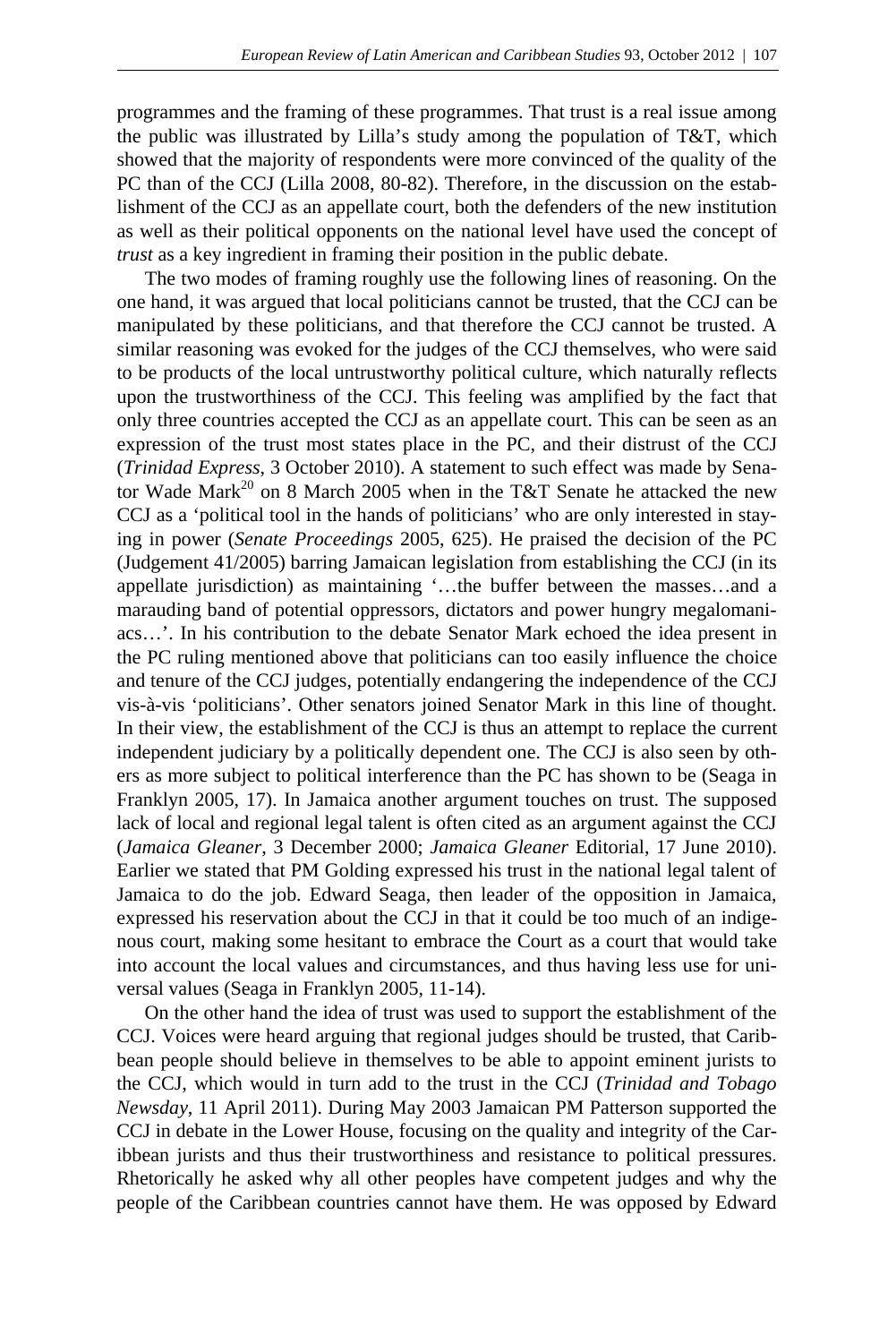Seaga who viewed the move of the PM towards abolishing the PC and establishing the CCJ as part of a power game: 'They want to set up a court over which this…government has influence. That's what they want' (*House Proceedings* 20 May 2003, 82 in Jones 2004). In other words, the debate about the CCJ addressed the question of whether certain minimum requirements of independence and fair justice – such as the political appointment of judges or the replacement of poorly functioning judges – would be attainable. Because of such reservations, safeguards and provisions have been incorporated into the institutional design of the CCJ, such as the fact that the judges are appointed by a special independent commission and that they are not paid directly by governments (Rawlins 2000, 28-43; CCJ 2012).

 The issue of trust is a recurring feature in the political discourse on the desirability of the CCJ. It appears that trust is a concept similar to sovereignty and identity in that it can be used in frames that either support or oppose the CCJ as an appellate court.

## **Concluding remarks**

We have discussed four key elements in the discourse surrounding the establishment of the CCJ as a regional court of justice. Our discussion showed that the establishment of the original jurisdiction of the CCJ, the CARICOM court function, has clearly been dominated by the paradigm that economic progress can be served by regional cooperation in an open manner, and that establishing such a court is an instrumental institution for economic progress. Seen from this perspective, it cannot come as a surprise that the original jurisdiction of the CCJ has been widely accepted, even though its impact is still limited by concerns about giving up national sovereignty.

 The paradigmatic influence – and with it its programmes – is also limited by public sentiments and frames about the legitimacy of the CCJ. Contrasting frames and public sentiments about sovereignty, identity and trust do not clearly point towards either accepting the CCJ as an appellate court or dismissing it. Those supporting the CCJ have attempted to frame their support in terms of sovereignty, identity and trust, but where confronted by opponents they have also used the same ideas to oppose the CCJ. The framing of the establishment of the CCJ as an appellate court has thus far been less successful than the framing of the CCJ as the Court of CARICOM, largely due to strong public sentiments regarding the death penalty and trust. Although the project to create a powerful CCJ may be faltering, it has not yet fallen down. There is a strong possibility that the appellate jurisdiction of the CCJ will be accepted by most of the regional countries in the future. Our discussion of the debates show that these political decisions will largely be part of the mundane process of political bartering and will not be dominated by a convincing discourse unifying Caribbean citizens in their choice for or against the CCJ as an appellate court.

\* \* \*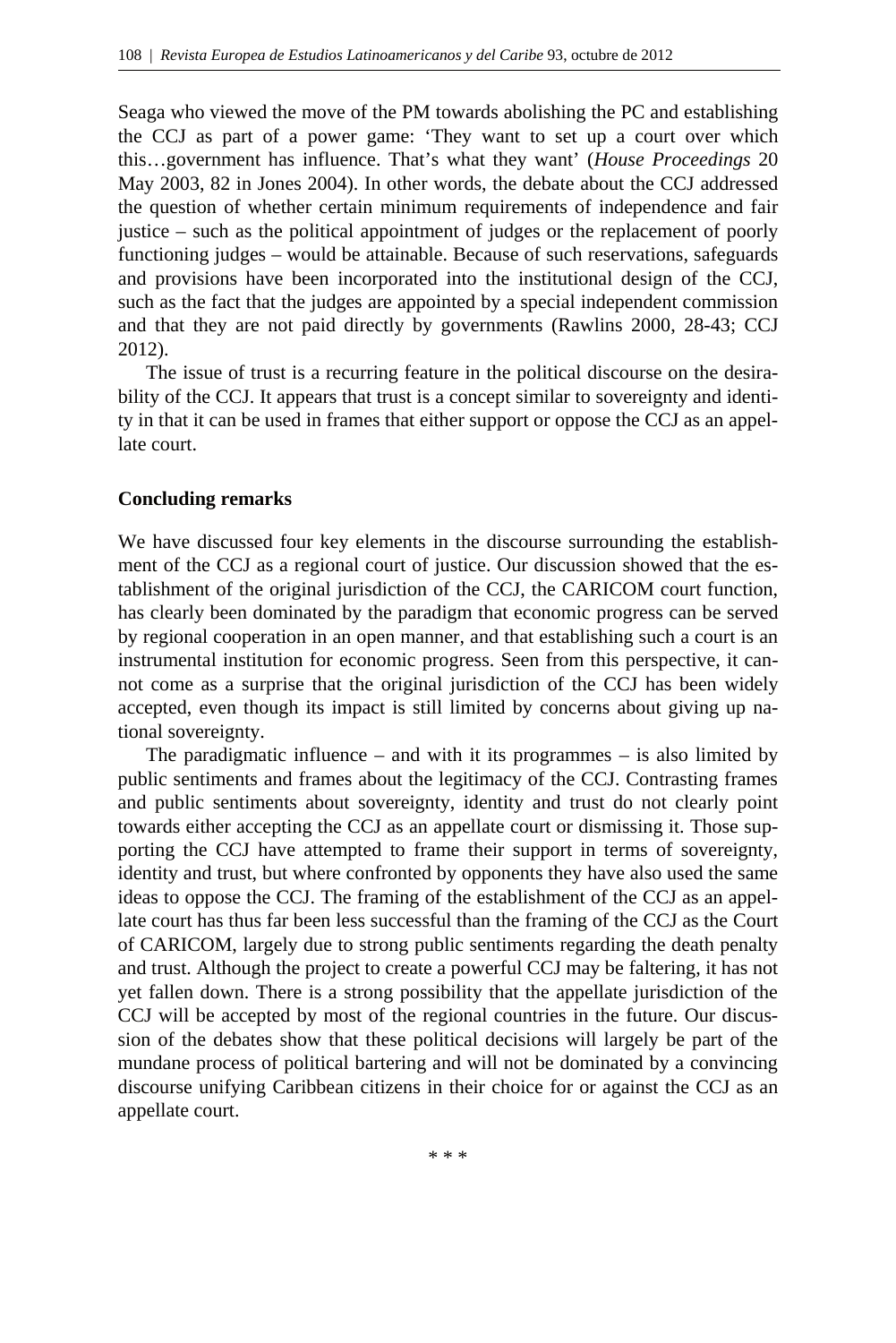**Joris Kocken** is Associate Professor of Legal Theory at Faculty of Law at the University of Amsterdam and assistant professor at the University of Groningen, Department of International Relations and International Organization, the Netherlands. His research interests focus on the intersections between law and politics and law and morality. In the past he lived and worked on the island of Curaçao. His publications include: 'Questioning Legitimacy or Why Social Scientists Find Legitimacy Where None Exists', Recht der Werkelijkheid (Special Issue on Max Weber), No. 3, pp.7-18, 2008; and (with A van Hoek) The Implementation of the Directive 2008/52/EC, Commercial and Civil Mediation, Country report The Netherlands, 2011.<c.l.b.kocken@rug.nl>

**Gerda van Roozendaal** is Assistant Professor at the University of Groningen, Department of International Relations and International Organization. Her research interests focus on the development of institutions operating in an international context, and on international economic issues. In the past she lived and worked on the island of Curaçao. Her recent publications include: (with H. W. Hoen) 'How China's Investment Regime Changed: an institutional approach', *China and the European Union. Concord or conflict?* by J. van der Harst and P. Swieringa (eds) Shaker Publishing, pp.146-166, 2012; and 'Why International Financial Institutions Adopt Labour Standards. The Case of the European Investment Bank', *Studia Diplomatica*, Vol. LXV, No. 2, pp.59-77, 2012. <g.c.van.roozendaal@rug.nl>

**Acknowledgements:** The authors are grateful for the comments of two anonymous reviewers.

## **Notes**

- 1. The original treaty established the Caribbean Community and Common Market or CARICOM, while the revised treaty aimed at a CARICOM Single Market and Economy.
- 2. The Treaty Establishing the Caribbean Community and Common Market signed at Chaguaramas on 4 July 1973. The current treaty is a revised version of the original treaty. Article 211 states the *original jurisdiction as follows:* 'Jurisdiction Of The Court In Contentious Proceedings

 1. Subject to this Treaty, the Court shall have compulsory and exclusive jurisdiction to hear and determine disputes concerning the interpretation and application of the Treaty, including:

(a) disputes between the Member States parties to the Agreement;

- (b) disputes between the Member States to the parties to the Agreement and the Community;
- (c) referrals from national courts of the Member States parties to the Agreement;

 (d) applications by persons in accordance with Article 222, concerning the interpretation and application of this Treaty.

 2. For the purpose of this Chapter, "national courts" includes the Eastern Caribbean Supreme Court.'

- 3. Jamaica did pass legislation to accept the CCJ as appellate court, but because it was passed by an ordinary majority, it was not accepted by the Privy Council (Hayton 2006, 3).
- 4. To deal with the different systems, the CCJ included a judge from a jurisdiction within the Civil Law tradition – Judge Jacob Wit from the Netherlands Antilles.
- 5. Antigua and Barbuda, Barbados, Belize, Grenada, Guyana, Jamaica, St. Kitts and Nevis, St. Lucia, Suriname and Trinidad and Tobago signed in 2001, Dominica and St. Vincent and The Grenadines signed in 2003.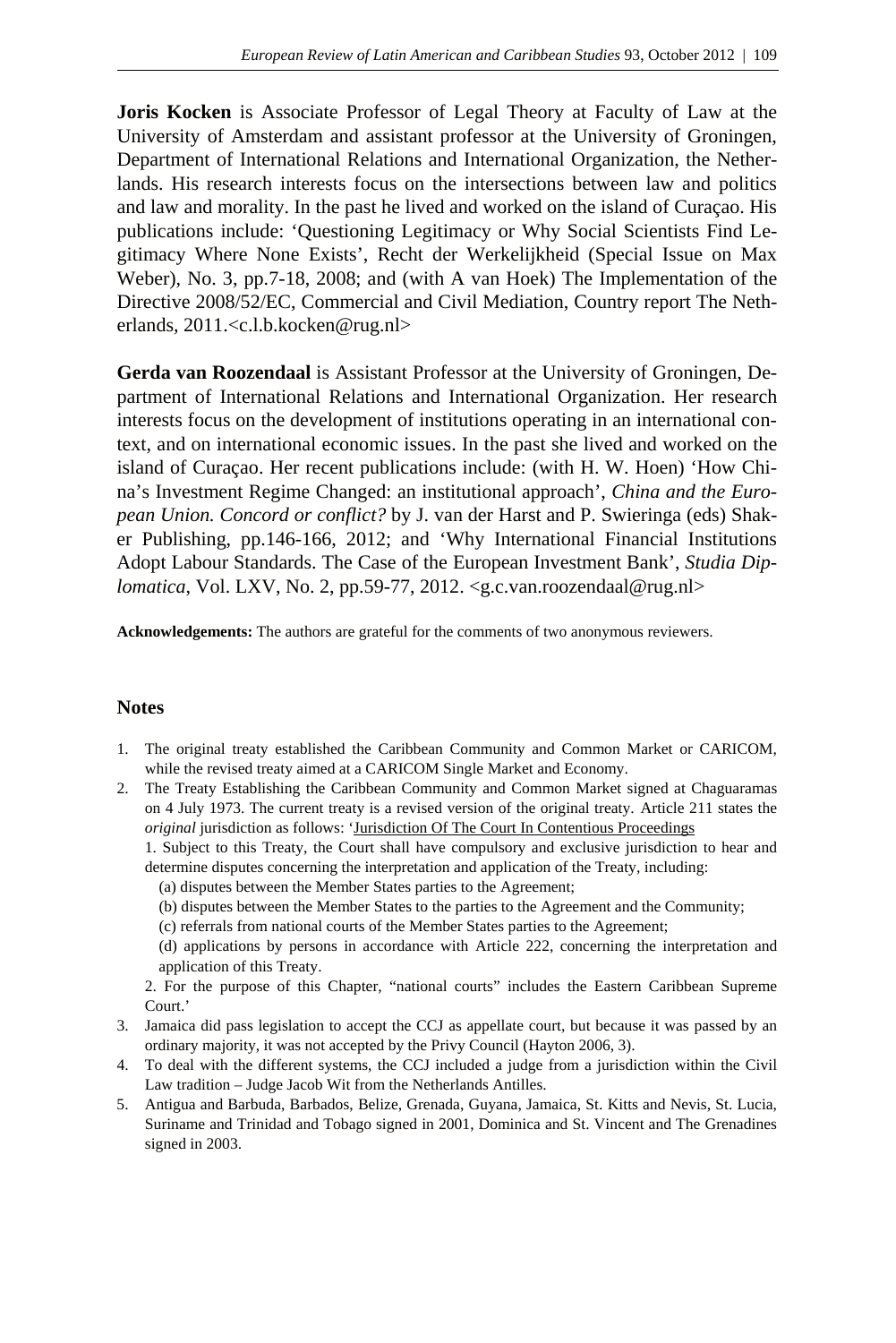- 6. In this article we make use of information obtained while interviewing different people involved in the CCJ (CCJ judges, a former high-level CARICOM official, and a high-level official involved in the preparation of the CCJ).
- 7. To analyse the Jamaican debate we especially studied articles that have appeared in the *Jamaica Gleaner* (also called the *Gleaner*) in the period 2000-2001, as the CCJ was established in 2001. We choose to focus on Jamaica because of the quality of the *Jamaica Gleaner* and the accessibility of its articles online.
- 8. See for references to the importance of Jamaica, Hornbeck 2008, 8; Grenade 2006, 4.
- 9. Statistics were not available from all CARICOM countries, but as the largest economies are included it seems to give a fair representation.
- 10. Interestingly, the analysis of newspapers shows that lecturers from the University of the West Indies (UWI) often act as 'brokers' in favour of CARICOM and CCJ. Simmons (2005) links the 1970 establishment of the Faculty of Law of the University of the West Indies (UWI) to the call for regional replacement of the Privy Council, as the staff of the Faculty had an intellectual commitment to the project of an appellate court (Simmons 2005, 173). According to Campbell (2004, 101-107), brokers link programmes, paradigms, frames and sentiments.
- 11. See Bravo (2005)for a detailed analysis of the powers and functions of the CARICOM.
- 12. During one of the interviews it was said that the ECJ and the Treaty of Rome were seen as models for the design of the CCJ (interview by phone with a high-level official involved in the preparation of the CCJ, 15 June 2011).
- 13. The conditions under which individuals can make use of the Court in its original jurisdiction are clarified in article 222 of the RTC and includes the condition that 'the Court has determined in any particular case that this Treaty [RTC] intended that a right or benefit conferred by or under this Treaty on a Contracting Party shall enure to the benefit of such persons directly'.
- 14. See also Rawlins (2000, 44-47) for an overview of the debate on sovereignty.
- 15. When we speak of a Caribbean identity, please note that we focus on the discussion within and among the countries of the former British Caribbean.
- 16. *Pratt and Morgan v Attorney General* (1993) 43 WIR 430.
- 17. *Neville Lewis and Others v Attorney General* (2000) 57 WIR 275.
- 18. *Watson v R* (2004) 64 WIR 241.
- 19. These three resolutions are A/res/62/149, A/res/63/168, and A/res/65/206. They call for a moratorium on the use of death penalty. The vast majority of CARICOM countries have voted against these resolutions (see http://www.un.org/en/ga/62/, accessed 19 July 2012).
- 20. Wade Mark has been Speaker of the House in Trinidad and Tobago since 2010.

### **Bibliography**

- Archarya, Amitav (2002) 'Regionalism and the Emerging World Order. Sovereignty, Autonomy, Identity'. In: Shaun Breslin et al (eds) *New Regionalism in the Global Political Economy. Theories and Cases.* Oxon: Routledge, Warwich Studies in Globalisation, pp.20-32.
- Belle Antoine, Rose-Marie (2008) *Commonwealth Caribbean Law and Legal Systems*. London, Routledge.
- Bishop, Matthew Louis; and Anthony Payne (2010) *Caribbean Regional Governance and the Sovereignty/ Statehood Problem.* Waterloo, Canada: The Centre for International Governance Innovation, Caribbean Paper No. 8: http://www.cigionline.org/sites/default/files/Caribbean\_Paper\_8.pdf (accessed 15 March 2012).
- Bravo, Karen E. (2005) 'CARICOM, the Myth of Sovereignty, and Aspirational Economic Integration', *North Carolina Journal of International Law and Commercial Regulation*, Vol. 31, No. 1, pp. 145- 205.
- Caldeira, Gregory A.; and James L. Gibson (1995) 'The Legitimacy of the Court of Justice in the European Unions: Models of International Support', *The American Political Science Review*, Vol. 89, No. 2, pp. 356-376.
- Campbell, John L. (2004) *Institutional Change and Globalization*. Princeton and Oxford: Princeton University Press.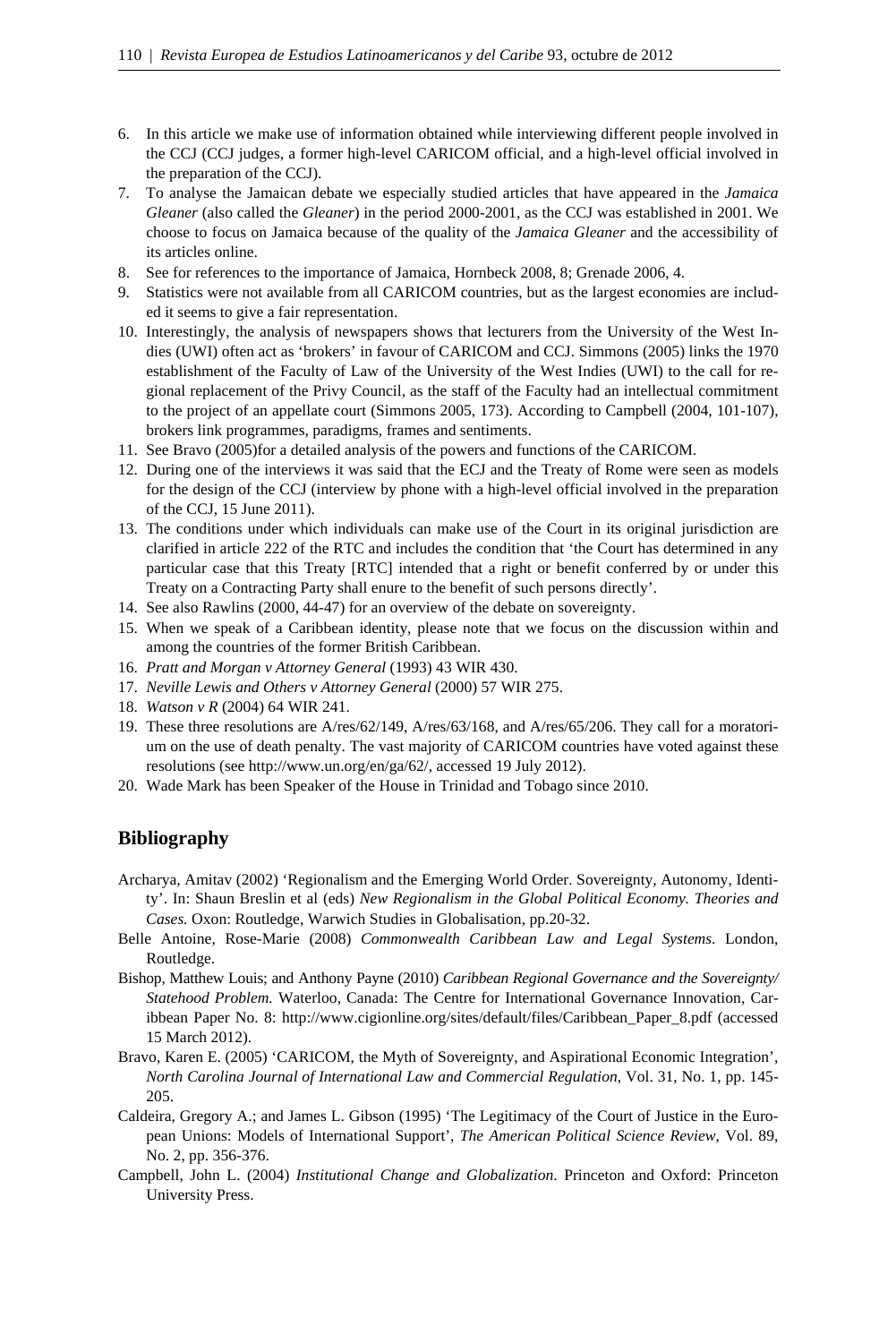- CCJ (2001) *Agreement Establishing the Caribbean Court of Justice.* Guyana: CARICOM, http://www.caricom.org/jsp/secretariat/legal\_instruments/agreement\_ccj.pdf (accessed 16 April 2012).
- ––– (2012) *About the Caribbean Court of Justice.* Port of Spain: CCJ. Website http://www.caribbean courtofjustice.org (accessed 5 September 2012).
- Fawcett, Louise (2004) 'Exploring Regional Domains: A comparative history of regionalism', *International Affairs,* Vol. 80, No. 3, pp. 429-446.
- Franklyn, Delano (2005) *We want Justice. Jamaica and the Caribbean Court of Justice*. Kingston: Ian Randle Publishers.
- Girvan, Norman (2004) *Reflections on the CSME*. Keynote address to SALISES Conference on CSME, 31 March, http://sta.uwi.edu/salises/workshop/csme/paper/ngirvan.pdf (accessed September 21 2011)
- Girvan, Norman (2010) 'Caribbean Community: the Elusive Quest for Economic Integration'. Originally published in: Frank Alleyne, Denny Lewis-Bynoe and Xiomara Arcibald (eds) *Growth and Development Strategies in the Caribbean*. Barbados: Caribbean Development Bank, pp.199-218, http://www.normangirvan.info/girvan-caricoms-elusive-quest-for-economic-integration/ (accessed 9 May 2011).
- Grenade, Wendy (2006) *Exploring the Emerging CARICOM Model: Any Resemblance to the EU?* Jean Monnet/Robert Schuman Paper Series Vol. 6, No. 9.
- Hayton, David (2006) *The Role of the Caribbean Court of Justice: An Overview,* http://www.caribbean courtofjustice.org/speeches/hayton/The%20Role%20of%20the%20C%20C%20J%20%20(2).pdf (accessed 15 March 2012).
- Hornbeck, J.F. (2008) *Challenges and Opportunities for Caribbean Economic Integration.* Washington D.C.: Congressional Research Service, CSR Report 7 January.
- Hope, Kempe R. (1974) 'Carifta and Caribbean Trade: An overview', *Caribbean Studies*, Vol.14, No.1, pp.169-179.
- Jones, Peter W. (2004) *Caribbean Court of Justice (CCJ): Caribbean Integration or Disintegration?*  Economic Development Institute, Information Booklet Services.
- *KOF Index of Globalization*, http://globalization.kof.ethz.ch/ (accessed 14 November 2011).
- Lilla, Michael A. (2008) *Promoting the Caribbean Court of Justice as the Final Court of Appeal for States of the Caribbean Community,* Institute for Court Management, Court Executive Development program 2007-2008 Phase III Project, http://www.ncsc.org/~/media/Files/PDF/Education%20 and%20Careers/CEDP%20Papers/2008/Lilla\_CaribJustAsFinalCtAppeal.ashx (accessed 14 March 2012).
- Lokasingh-Meighoo, Sean (1998) *The Diasporic Mo(ve)ment: Indentureship and Indo-Caribbean identity.* York University, CERLAC/ CRP Working Paper, September.
- Mansfield, Edward D.; and Etel Solingen (2010) 'Regionalism', *Annual Review of Political Science,* Vol. 13, pp.145-163.
- Mohammed, Patricia (2009) 'The Asian Other in the Caribbean', *Small Axe,* Vol. 13, No. 2, pp. 57-71.
- Nyman-Metcalf, Katrin and Ioannis F. Papageorgiou (2005) *Regional Integration and Courts of Justice.* Antwerpen/Oxford: Intersentia.
- O'Brien, Derek; and Sonia Morano-Foadi (2009) 'The Caribbean Court of Justice and Legal Integration within the CARICOM: Some Lessons from the European Community', *The Law and Practice of International Courts and Tribunal*, 8, pp.399-429.
- O'Brien, Derek (2011) 'CARICOM: Regional Integration in a Post-Colonial World', *European Law Journal. Review of European Law in Context,* Vol.17, No.5, pp. 630-648.
- Payne, Anthony (2008) *The Political History of CARICOM.* Kingston: Ian Randle Publishers.
- Pollard, Duke (2004) *The Caribbean Court of Justice. Closing the Cycle of Independence.* Kingston: The Caribbean Law Publishing Company Ltd.
- ––– (2006) *The CCJ and the CSME.* Paper presented at the CSME Business Forum, St. John's, Antigua, 24 May, http://chooseavirb.com/ccj/wp-content/uploads/2011/papers\_addresses/01-The%20CCJ% 20and%20the%20CSME.pdf (accessed May 15 2012).
- Rawlins, Hugh (2000) *The Caribbean Court of Justice: The History and Analysis of the Debate.* Commissioned by the Preparatory Committee on the Caribbean Court of Justice. Georgetown: CARICOM.
- Ramphal, Shridath (2011) *Vision and Leadership: The Infinite Unity of Caribbean Needs.* Inaugural G. Arthur Brown Memorial Lecture, Bank of Jamaica, 22 July 2011, http://www.boj.org.jm/